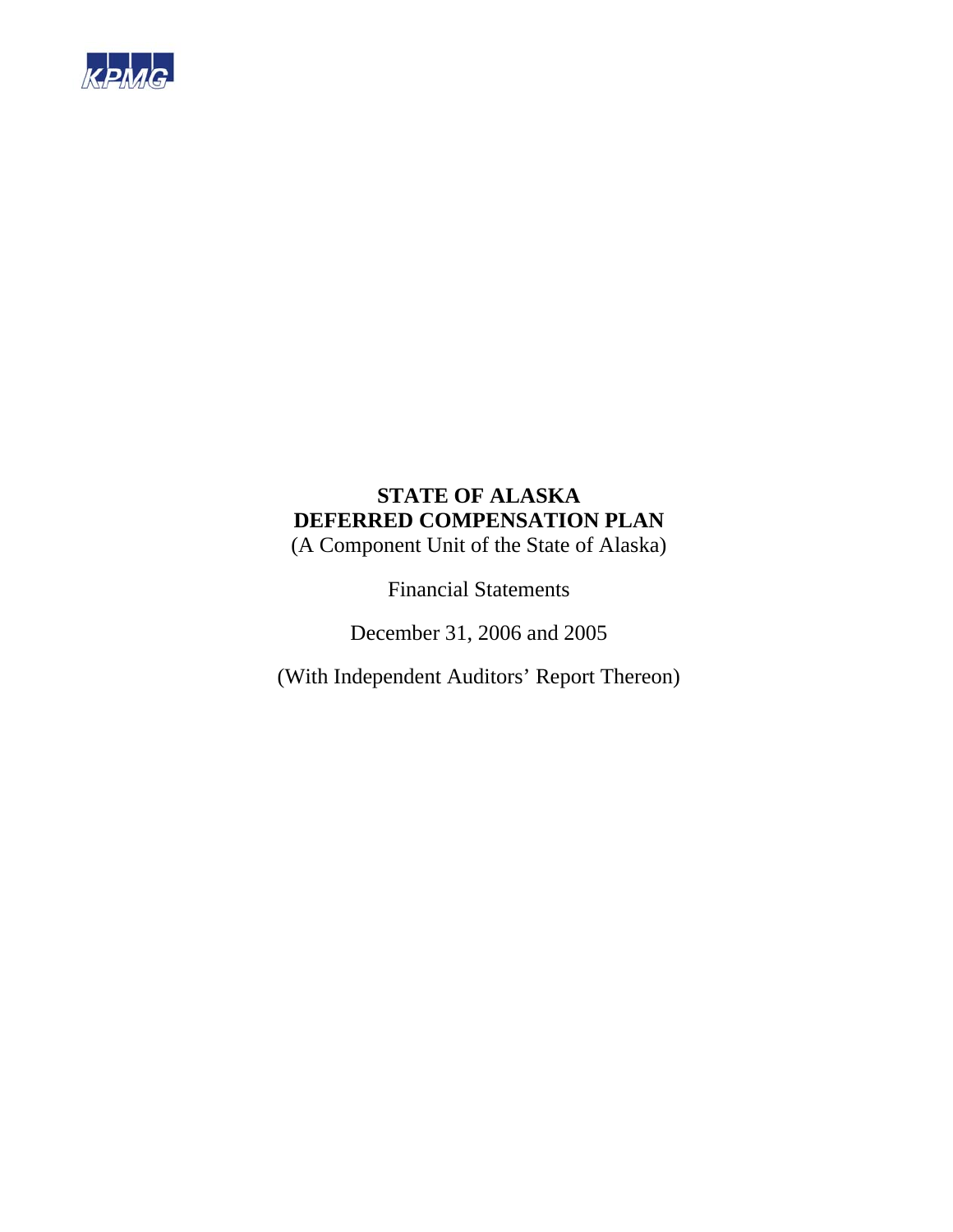

**KPMG LLP**  Suite 600 701 West Eighth Avenue Anchorage, AK 99501

# **Independent Auditors' Report**

Division of Retirement and Benefits and Members of the Alaska Retirement Management Board State of Alaska Deferred Compensation Plan:

We have audited the accompanying statements of fiduciary net assets of the State of Alaska Deferred Compensation Plan (Plan), a Component Unit of the State of Alaska, as of December 31, 2006 and 2005, and the related statements of changes in fiduciary net assets for the years then ended. These financial statements are the responsibility of the Plan's management. Our responsibility is to express an opinion on these financial statements based on our audits.

We conducted our audits in accordance with auditing standards generally accepted in the United States of America. Those standards require that we plan and perform the audits to obtain reasonable assurance about whether the financial statements are free of material misstatement. An audit includes consideration of internal control over financial reporting as a basis for designing audit procedures that are appropriate in the circumstances, but not for the purpose of expressing an opinion on the effectiveness of the internal control over financial reporting. Accordingly, we express no such opinion. An audit also includes examining, on a test basis, evidence supporting the amounts and disclosures in the financial statements, assessing the accounting principles used and significant estimates made by management, as well as evaluating the overall financial statement presentation. We believe that our audits provide a reasonable basis for our opinion.

In our opinion, the financial statements referred to above present fairly, in all material respects, the fiduciary net assets of the State of Alaska Deferred Compensation Plan as of December 31, 2006 and 2005, and the changes in fiduciary net assets for the years then ended in conformity with U.S. generally accepted accounting principles.

The accompanying required supplementary information of management's discussion and analysis on pages 2 to 5 is not a required part of the basic financial statements but are supplementary information required by U.S. generally accepted accounting principles. We have applied certain limited procedures, which consisted principally of inquiries of management regarding the methods of measurement and presentation of the required supplementary information. However, we did not audit the information and express no opinion on it.

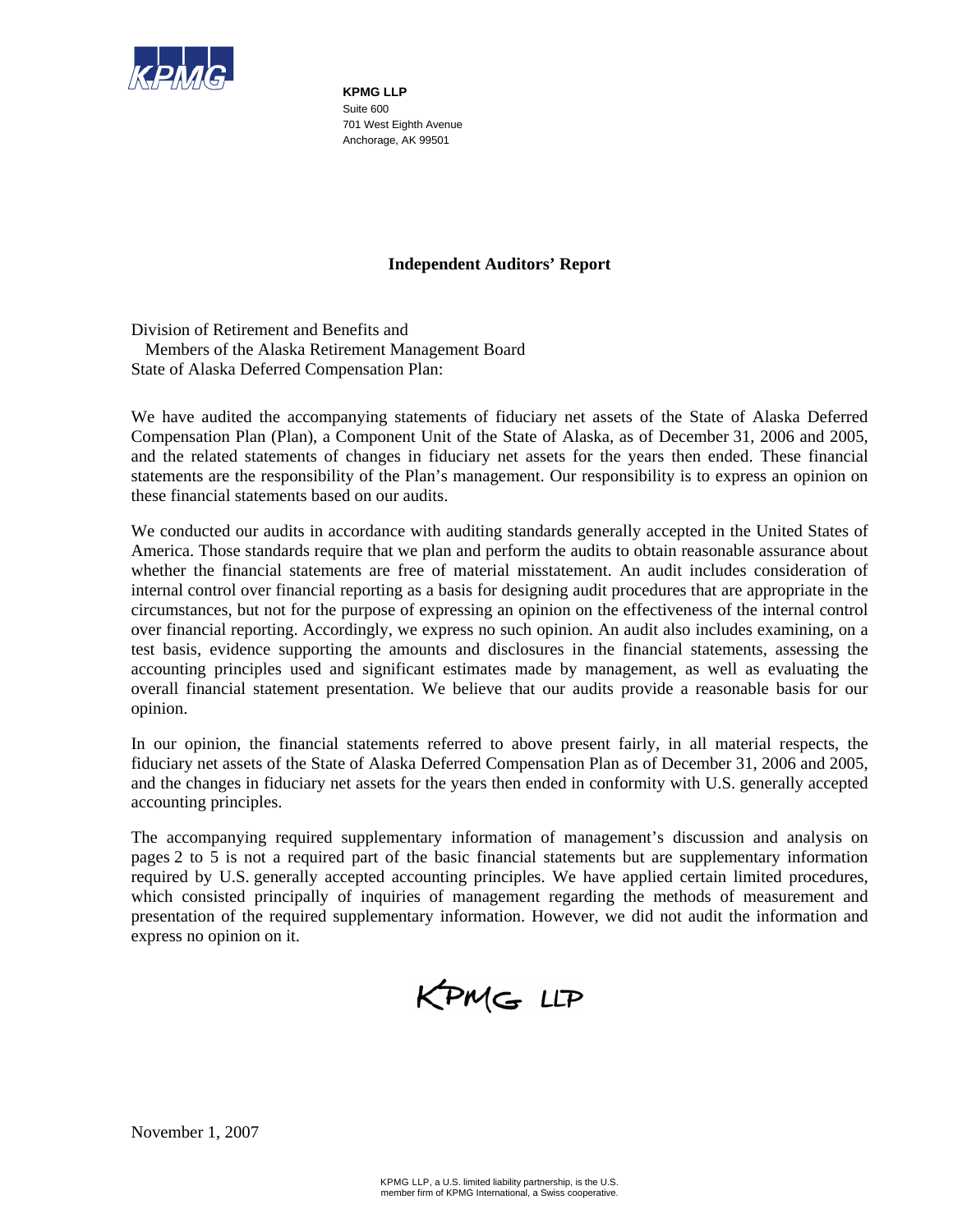Management's Discussion and Analysis

December 31, 2006 and 2005

The objective of Management's Discussion and Analysis is to help readers of the Deferred Compensation Plan (the Plan) financial statements better understand the Plan's financial position and operating activities for the years ended December 31, 2006 and 2005. This discussion should be read in conjunction with the financial statements and notes to the financial statements.

# **The Plan**

The Plan is a defined contribution plan and was created by State of Alaska (State) Statutes issued May 31, 1974, and was restated effective January 1, 2002, and most recently amended effective March 1, 2006. It is a deferred compensation plan under Section 457 of the Internal Revenue Code and is available to all permanent employees, long–term nonpermanent employees, elected officials of the State and with the March 1, 2006 amendment members of State boards and commissions. Participants in the Plan authorize the State to reduce their current salary or compensation so that they can receive the amount deferred at a later date. The deferred compensation is not available to participants until termination, retirement, death, or an unforeseeable emergency, within the definition allowed by the applicable Internal Revenue Code. As of December 31, 2006 and 2005, the Plan had approximately 8,500 and 8,300 participants, respectively.

The Division of Retirement and Benefits is responsible for plan administration and recordkeeping. Through September 30, 2005 the Alaska State Pension Investment Board (ASPIB) was responsible for the specific investment of moneys in the Plan. Effective October 1, 2005, the ASPIB was disbanded and its duties were assumed by the Alaska Retirement Management Board.

# **Financial Highlights**

- The net assets held in trust for benefits at December 31, 2006 and 2005, are \$524.3 million and \$476.9 million, respectively. The net assets represent employee contributions and net investment income.
- The net assets of the Plan at December 31, 2006 increased by \$47.4 million, or approximately 10%, from the prior year. The net assets of the Plan at December 31, 2005 increased by \$22.7 million, or approximately 5%, from the prior year.
- The Plan incurred a net investment gain of \$52.9 million in the 2006 calendar year, compared to a \$25.7 million investment gain in the 2005 calendar year.

# **Overview of the Financial Statements**

This discussion and analysis is intended to serve as an introduction to the Plan's financial statements, which are comprised of the following:

- Statements of Fiduciary Net Assets
- Statements of Changes in Fiduciary Net Assets
- Notes to the Financial Statements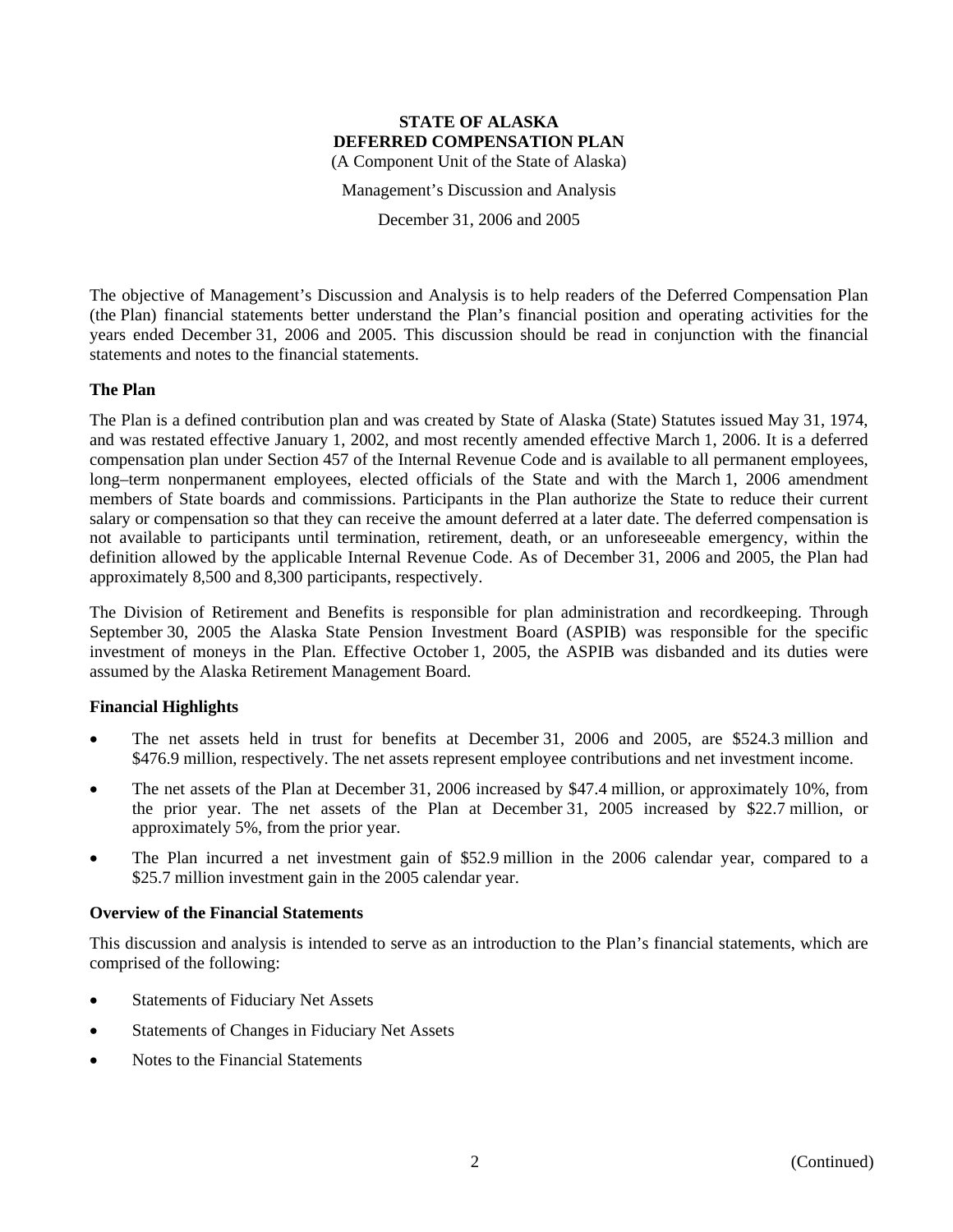Management's Discussion and Analysis

December 31, 2006 and 2005

*Statements of Fiduciary Net Assets* – presents information on the Plan's assets and liabilities and the resulting net assets held in trust for pension and insurance benefits. This statement reflects the Plan's investments at fair market value, along with cash and short–term investments and receivables at December 31, 2006 and 2005.

*Statement of Changes in Fiduciary Net Assets* – presents information showing how the Plan's net assets held in trust for benefits changed during the years ended December 31, 2006 and 2005. It reflects contributions by employees along with net investment income (or losses) during the period from individual participant directed investing activities. Deductions for participant withdrawals, benefit payments, and administrative expenses are also presented.

*Notes to the Financial Statements* – provides additional information that is essential to a full understanding of the data provided in the financial statements.

# **Investments**

The Plan is participant directed, which means that the Plan's participants decide in which options to invest. Of total Plan Fiduciary Net Assets of \$524.3 million at December 31, 2006, 99.6% of which, or \$521.9 million, are specifically allocated to individual participant accounts. Of total Plan Fiduciary Net Assets of \$476.9 million at December 31, 2005, 99.5% of which, or \$474.6 million, are specifically allocated to individual participant accounts.

Each participant designates how his or her contribution is to be allocated among the investment options. Each participant's account is credited with the participant's contributions and the appreciation or depreciation in unit value for the investment funds.

As of December 31, 2006, the following funds are available to participants for investment.

# **Collective Investment Funds**

*Equity Fund* – this fund invests in diversified common stocks of high–quality growth companies for long–term capital growth, with income a secondary consideration. This investment option is only available to participants whose contributions were originally invested with the Hartford Life Insurance Company, and have since remained with Hartford.

*Bond Fund* – this fund invests in investment grade corporate and government bonds and other debt securities. This investment option is only available to participants whose contributions were originally invested with the Hartford Life Insurance Company, and have since remained with Hartford.

*International Equity Fund* – this fund invests principally in common and preferred stocks of foreign companies and securities that are convertible into such common stocks. The purpose of this fund is to provide long–term capital appreciation.

*Small CAP Stock Trust* – this fund invests at least 65% of its total assets in the stocks and equity–related securities of small companies. The purpose of this fund is to provide long–term capital growth by investing primarily in stocks of small companies.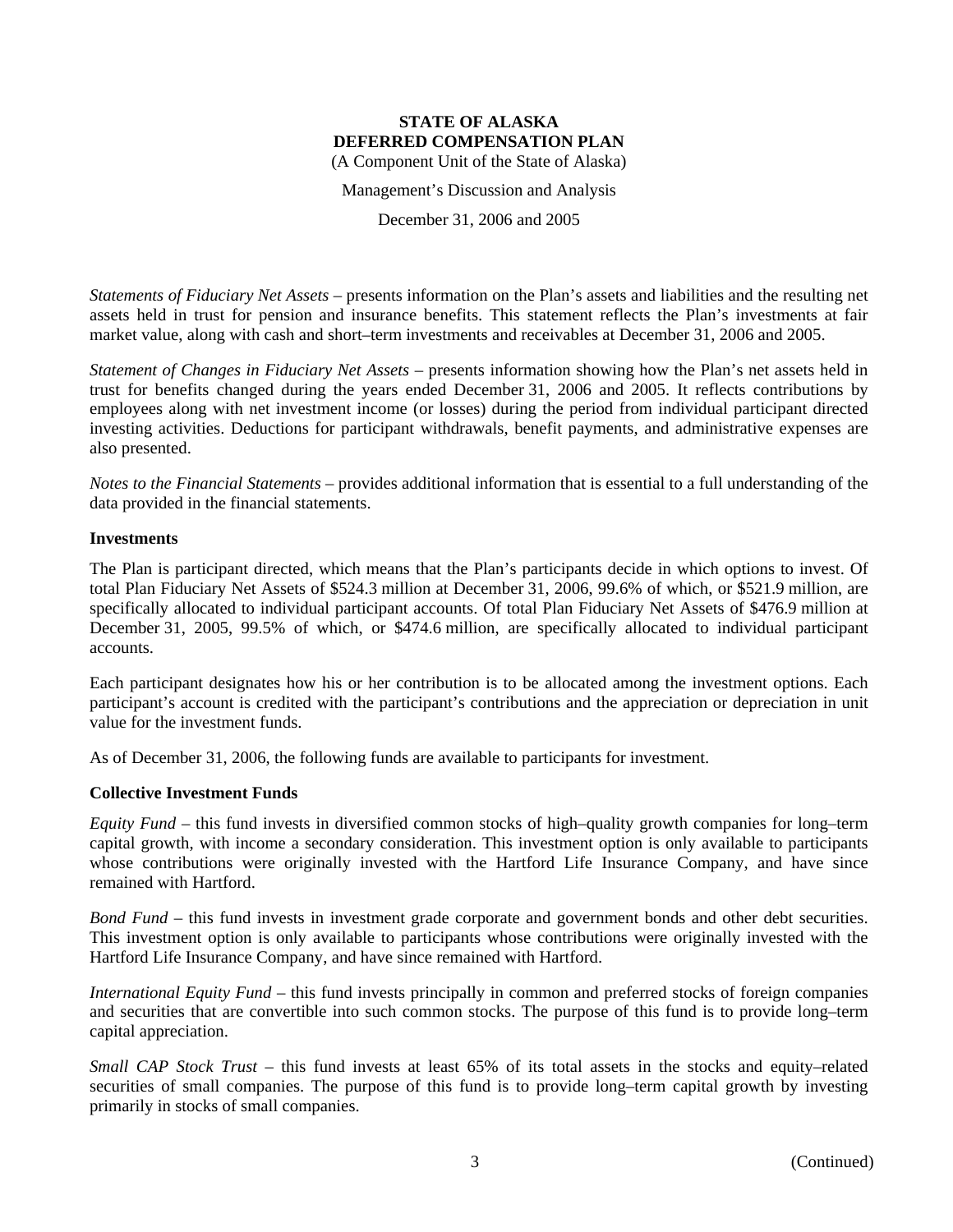Management's Discussion and Analysis

December 31, 2006 and 2005

*Citizens Core Growth Fund* – this fund invests primarily in U.S. large cap growth stocks, with an emphasis on those that are managed to a high standard of corporate responsibility.

*S&P 500 Index Fund* – this fund buys and holds virtually all of the stocks in the S&P 500 Index. The fund is designed to hold the same stocks in the same proportions as in the index itself.

*Tactical Asset Allocation Fund* – this fund, which was eliminated from the Deferred Compensation Plan on September 17, 2007, invested in a mix of stocks and bonds, sometimes in a combination with a money market fund. The fund relied on a computer-based model to determine the allocation of index funds. The fund was closed to new contributions and investment transfers into the fund on August 15, 2007. Any balances remaining in this fund on September 17, 2007 were transferred to the Alaska Long-Term Balanced Trust. The Alaska Long-Term Balanced Trust was added to the Deferred Compensation Plan on August 15, 2007.

*Global Balanced Fund* – this fund invests in stocks and bonds of U.S. and international companies and government bonds issued by the U.S. and other governments.

*Government/Credit Bond Fund* – this fund buys and holds representative portfolios of the securities included in the Lehman Brothers Government/Credit Bond Index. The fund seeks to closely match the Index's total rate of return.

*Intermediate Bond Fund* – this fund buys and holds representative securities included in the Lehman Brothers Intermediate Bond Index. The fund seeks to closely match the Index's total rate of return.

#### **Interest Income Fund**

Interest Income Fund – this fund invests primarily in synthetic investment contracts, including underlying securities which support such contracts issued by U.S. and Canadian insurance companies, U.S. banks and U.S. branches of foreign banks and meet high quality and credit standards.

#### **Participant Directed Investments at December 31 Year End (000's Omitted)**

|                                       | 2006    | 2005    |
|---------------------------------------|---------|---------|
| \$<br>S&P 500 Index Fund              | 143,346 | 133,396 |
| Interest Income Fund                  | 132,133 | 128,472 |
| <b>International Equity Fund</b>      | 66,328  | 42,652  |
| <b>Small Cap Stock Trust</b>          | 62,615  | 61,079  |
| Global Balanced Fund                  | 44,446  | 36,959  |
| <b>Tactical Asset Allocation Fund</b> | 29,275  | 28,381  |
| Government/Credit Bond Fund           | 25,750  | 25,537  |
| Intermediate Bond Fund                | 10,470  | 9,193   |
| Citizens Core Growth Fund             | 5,206   | 6,866   |
| <b>Equity Fund</b>                    | 2,192   | 1,949   |
| <b>Bond Fund</b>                      | 128     | 126     |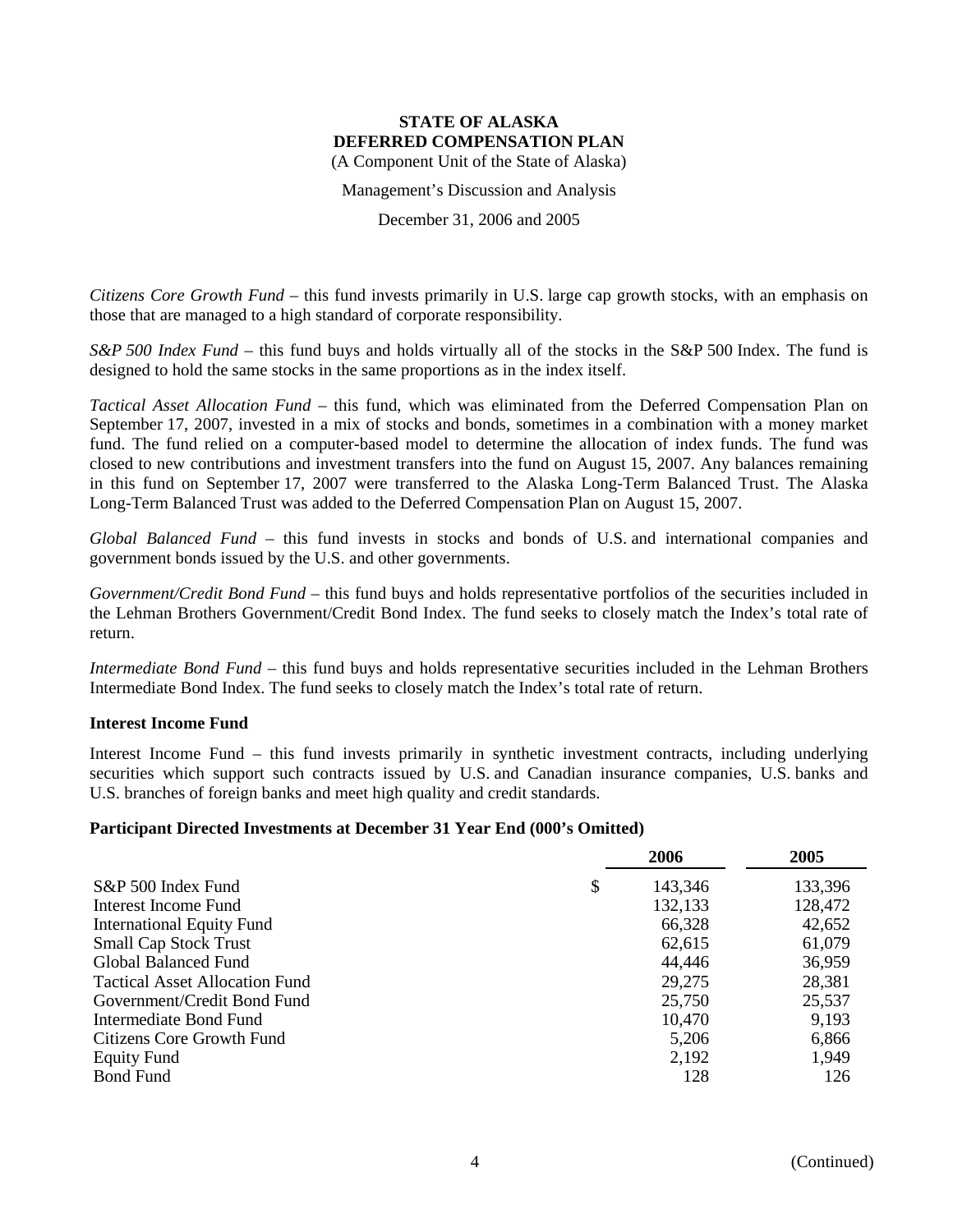Management's Discussion and Analysis

December 31, 2006 and 2005

# **Investment Returns for the 12–Month Periods Ended December 31, 2006 and 2005**

|                                       | 2006<br>1-Year actual | 2005<br>1-Year actual |
|---------------------------------------|-----------------------|-----------------------|
| <b>International Equity Fund</b>      | 26.10%                | 10.81%                |
| <b>Small Cap Stock Trust</b>          | 12.74                 | 8.94                  |
| Citizens Core Growth Fund             | (1.26)                | 10.41                 |
| S&P 500 Index Fund                    | 15.88                 | 4.95                  |
| Global Balanced Fund                  | 11.29                 | 7.51                  |
| <b>Tactical Asset Allocation Fund</b> | 9.92                  | 6.39                  |
| Government\Credit Bond Fund           | 3.83                  | 2.34                  |
| Intermediate Bond Fund                | 3.79                  | 1.71                  |
| Interest Income Fund                  | 4.60                  | 4.31                  |

The Equity Fund and Bond Fund have both been closed to participant use since 1986. Because of the closed nature of the funds, a rate of return on a fully comparable basis is not provided. However, both funds closely mirror funds generally of the same asset composition description that are actively available.

#### **Contributions and Distributions**

The Plan had contributions of \$35.8 million in the 2006 calendar year compared to \$34.2 million in the 2005 calendar year. Increased contributions between the two years were attributable to increased employee participation in the Plan and increased maximum contribution limits.

The Plan had benefits paid to participants and purchases of annuity contracts of \$40.6 million for the 2006 calendar year compared to \$36.6 million for the 2005 calendar year.

#### **Fiduciary Responsibilities**

The Alaska Retirement Management Board, the plan administrator, and the Commissioner of Administration are co–fiduciaries of the Plan. Effective October 1, 2005 the Alaska Retirement Management Board assumed the board duties from the Alaska State Pension Investment Board and the Public Employees' Retirement Board.

The assets of the plan can only be used for the exclusive benefit of the plan's participants, beneficiaries, and alternate payees.

#### **Request for Information**

Questions concerning any of the information provided in this report or requests for additional information should be addressed to:

Alaska Division of Retirement & Benefits Alaska Deferred Compensation Plan PO Box 110203 Juneau, Alaska 99811–0203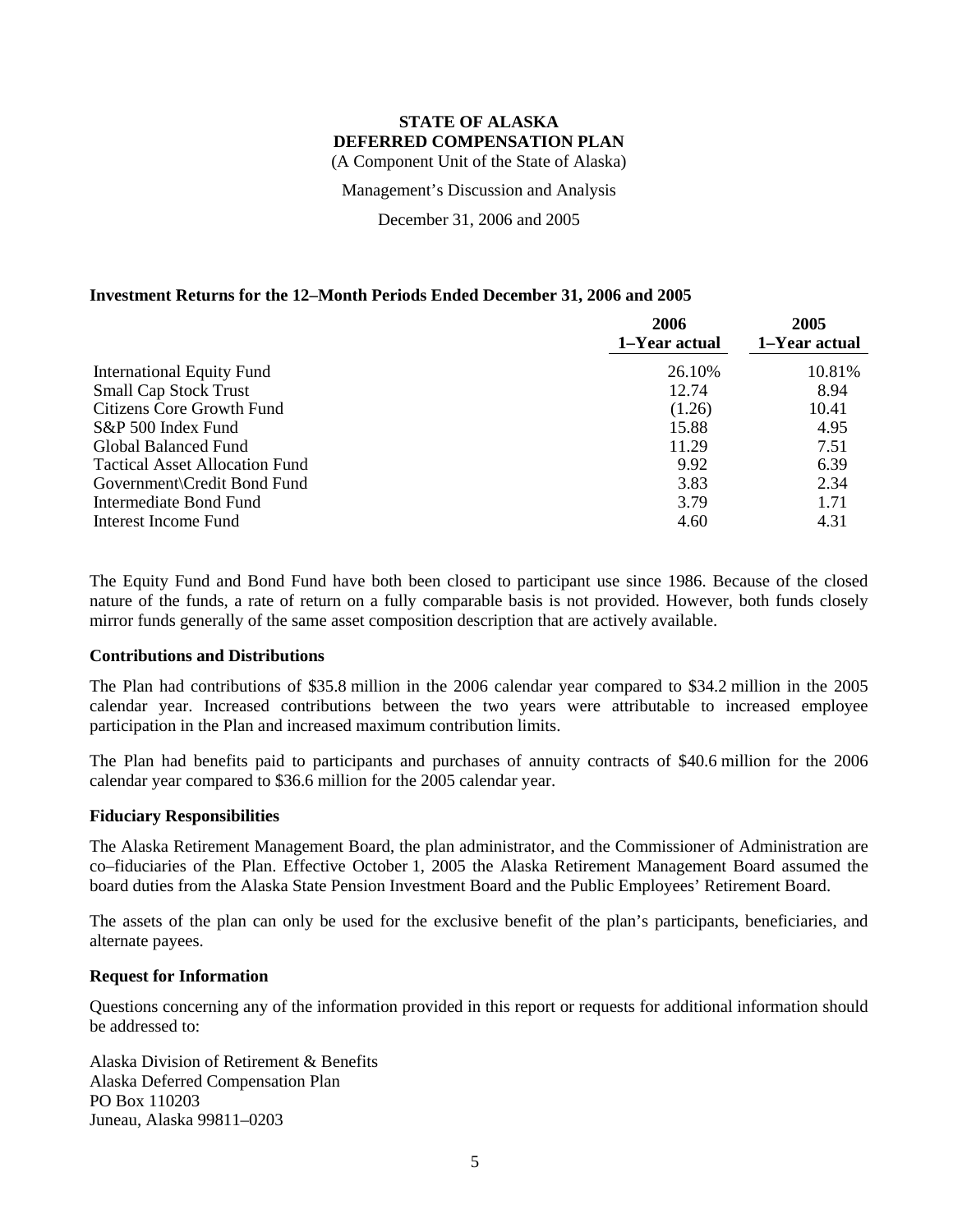Statements of Fiduciary Net Assets

December 31, 2006 and 2005

(In thousands)

|                                                                                                                    |    | 2006             | 2005             |
|--------------------------------------------------------------------------------------------------------------------|----|------------------|------------------|
| Current assets:<br>Participant contributions receivable                                                            | \$ | 1,950            | 1,880            |
| Investments:<br>Collective investment funds, at fair value:                                                        |    |                  |                  |
| Participant-directed<br>Money market fund                                                                          |    | 389,756<br>483   | 346,138<br>456   |
|                                                                                                                    |    | 390,239          | 346,594          |
| Interest income fund:<br>Synthetic investment contracts, at fair value<br>Cash and cash equivalents, at fair value |    | 124,044<br>8,089 | 123,204<br>5,268 |
|                                                                                                                    |    | 132,133          | 128,472          |
| Total investments                                                                                                  |    | 522,372          | 475,066          |
| Total assets                                                                                                       |    | 524,322          | 476,946          |
| Commitments and contingencies                                                                                      |    |                  |                  |
| Net assets held in trust for individuals, organizations,<br>and other governments                                  | S. | 524,322          | 476,946          |

See accompanying notes to financial statements.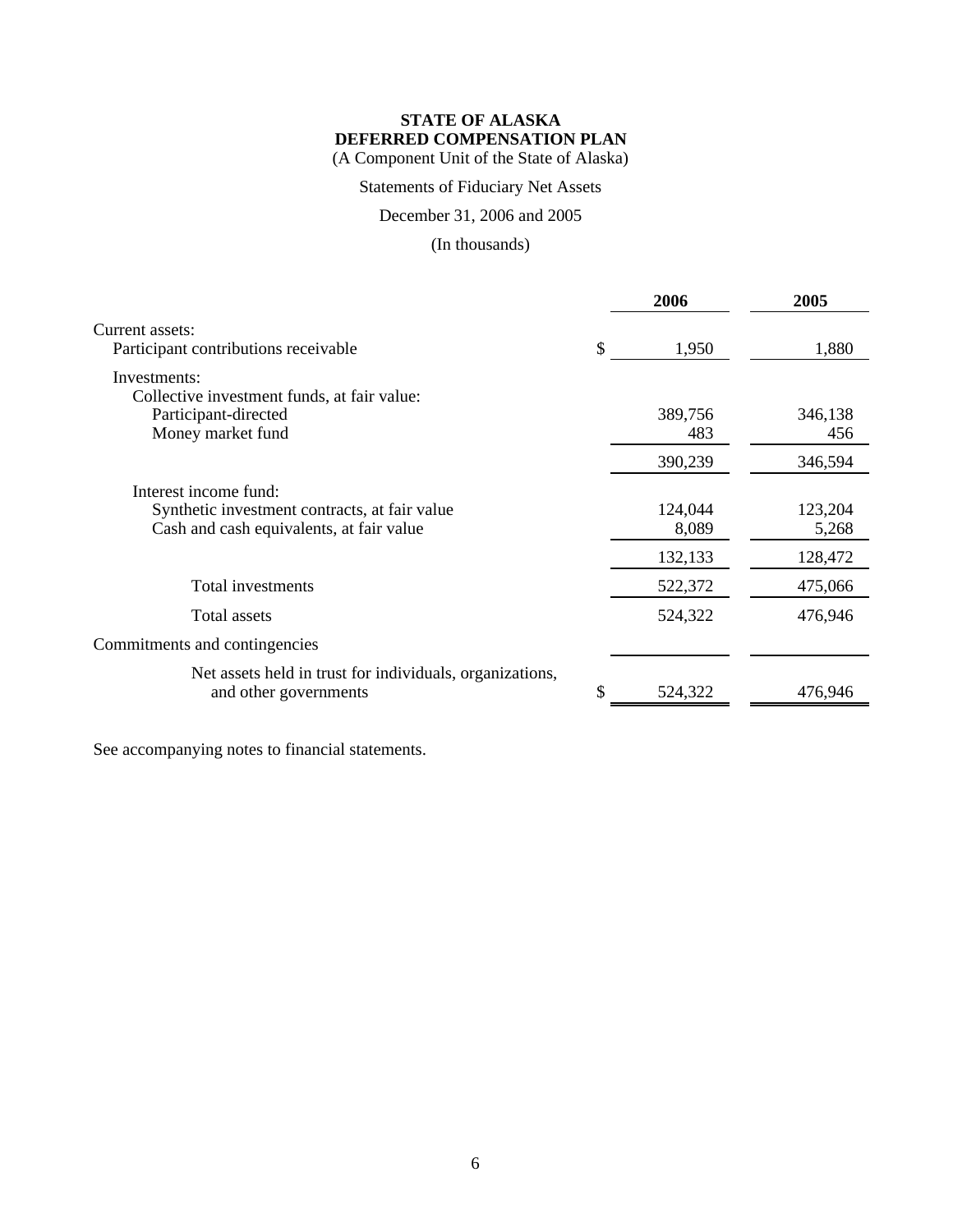(A Component Unit of the State of Alaska)

# Statements of Changes in Fiduciary Net Assets

Years ended December 31, 2006 and 2005

(In thousands)

|                                                                                                            | 2006            | 2005            |
|------------------------------------------------------------------------------------------------------------|-----------------|-----------------|
| Additions:<br>Participant contributions                                                                    | \$<br>35,764    | 34,249          |
| Investment income:<br>Net appreciation in fair value of investments<br>Interest income                     | 47,214<br>5,687 | 20,548<br>5,167 |
| Net investment income                                                                                      | 52,901          | 25,715          |
| Total additions                                                                                            | 88,665          | 59,964          |
| Deductions:<br>Benefits paid to participants and purchases of annuity contracts<br>Administrative expenses | 40,552<br>737   | 36,581<br>706   |
| Total deductions                                                                                           | 41,289          | 37,287          |
| Net increase in net assets held in trust for individuals,<br>organizations, and other governments          | 47,376          | 22,677          |
| Net assets, beginning of year                                                                              | 476,946         | 454,269         |
| Net assets, end of year                                                                                    | 524,322         | 476,946         |
|                                                                                                            |                 |                 |

See accompanying notes to financial statements.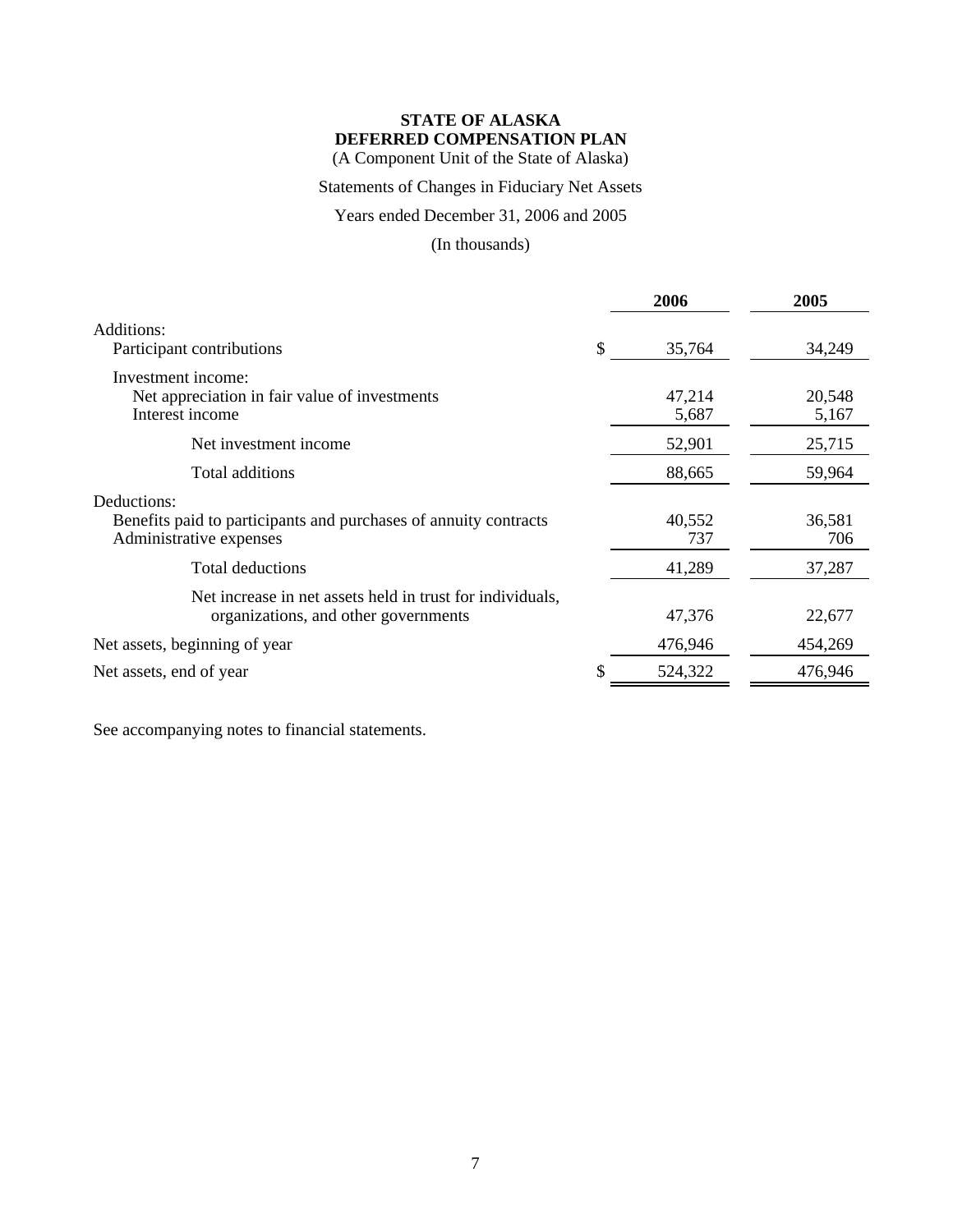Notes to Financial Statements

December 31, 2006 and 2005

### **(1) Description**

The following brief description of the State of Alaska Deferred Compensation Plan (Plan), a defined contribution plan, is provided for general information purposes only. Participants should refer to the Plan document for more complete information.

#### *(a) General*

The Plan was created by State of Alaska (State) Statutes issued May 31, 1974, and was most recently amended effective March 1, 2006. It is a deferred compensation plan under Section 457 of the Internal Revenue Code and is available to all permanent and long–term non–permanent employees or elected officials of the State and with the March 1, 2006 amendment, members of State boards and commissions. Participants in the Plan authorize the State to reduce their current salary or compensation so that they can receive the amount deferred at a later date. The deferred compensation is not available to participants until termination, retirement, death, or an unforeseeable emergency, within the definition allowed by the applicable Internal Revenue Code. As of December 31, 2006 and 2005, the Plan had approximately 8,500 and 8,300 participants, respectively.

As a result of the passage of The Small Business Job Protection Act of 1996 (SBJPA), all amounts deferred, including amounts deferred before the effective date of the new law, under an eligible 457 plan must be held in a trust for the exclusive benefit of employees and beneficiaries. This new law repealed the requirement that a Section 457 plan sponsored by a government be solely the property of the employer, subject only to the claims of the employer's general creditors. The trust requirement generally applies to assets and income held by a plan on and after the date of enactment of the SBJPA. For any plan in existence on the date of enactment of the SBJPA, a trust need not be established before January 1, 2000.

As to the State of Alaska Deferred Compensation Plan, the Plan Document was amended effective January 1, 1997 to recognize and establish the Trust requirement for the Plan. The formal trust documents were completed by December 31, 1998.

The plan was completely restated effective January 1, 2002 for compliance with the Economic Growth and Tax Relief Reconciliation Act of 2001 and most recently amended March 1, 2006.

The Division of Retirement and Benefits is responsible for plan administration and recordkeeping. The Alaska State Pension Investment Board (ASPIB) was responsible for the specific investment of moneys in the Plan through September 30, 2005. Effective October 1, 2005, the ASPIB was disbanded and their duties were assumed by the Alaska Retirement Management Board.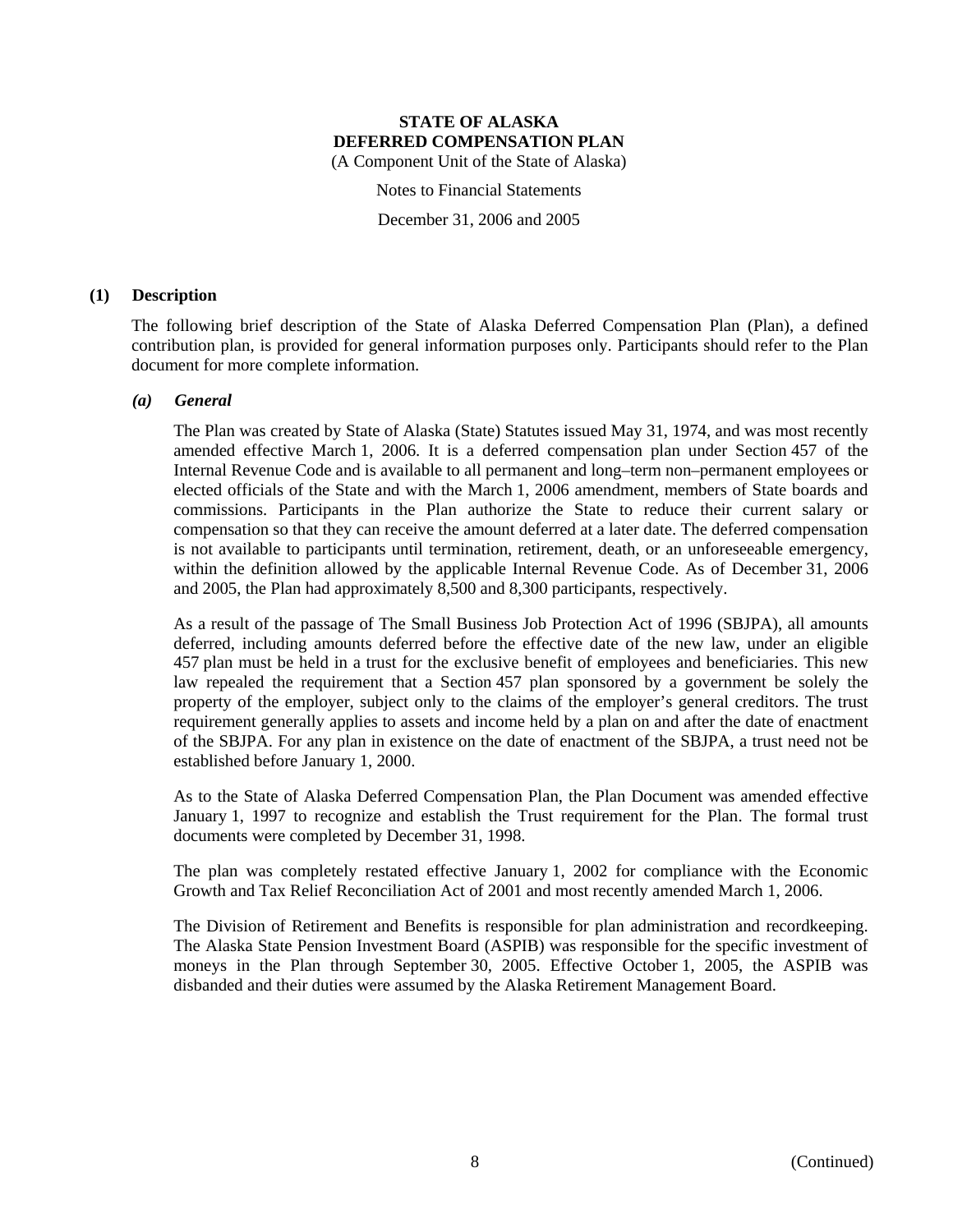Notes to Financial Statements

December 31, 2006 and 2005

#### *(b) Contributions*

Participants of the Plan contribute a minimum of \$50 a month (\$600 per year). Under the current law, during 2007 the maximum amount that can be deferred in a year is \$15,500 for participants under age 50 and \$20,500 for participants over age 50. However, for each of the participant's last three calendar years ending prior to normal retirement age, a "catch–up limitation" applies which allows larger contributions (up to \$31,000 in 2007). Participants vest automatically in all of their contributions and earnings on those contributions.

#### *(c) Participant Accounts*

Participant accounts are self–directed with respect to investment options. At December 31, 2006 and 2005, participants had the following investment options:

#### **Collective Investment Funds**

*Equity Fund* – this fund invests in diversified common stocks of high–quality growth companies for long–term capital growth, with income a secondary consideration. This investment option is only available to participants whose contributions were originally invested with the Hartford Life Insurance Company, and have since remained with Hartford.

*Bond Fund* – this fund invests in investment grade corporate and government bonds and other debt securities. This investment option is only available to participants whose contributions were originally invested with the Hartford Life Insurance Company, and have since remained with **Hartford** 

*International Equity Fund* – this fund invests principally in common and preferred stocks of foreign companies and securities that are convertible into such common stocks. The purpose of this fund is to provide long–term capital appreciation.

*Small CAP Stock Trust* – this fund invests at least 65% of its total assets in the stocks and equity– related securities of small companies. The purpose of this fund is to provide long–term capital growth by investing primarily in stocks of small companies.

*Citizens Core Growth Fund* – this fund invests primarily in U.S. large cap growth stocks, with an emphasis on those that are managed to a high standard of corporate responsibility.

*S&P 500 Index Fund* – this fund buys and holds virtually all of the stocks in the S&P 500 Index. The fund is designed to hold the same stocks in the same proportions as in the index itself.

*Tactical Asset Allocation Fund* – this fund, which was eliminated from the Deferred Compensation Plan on September 17, 2007, invested in a mix of stocks and bonds, sometimes in a combination with a money market fund. The fund relied on a computer-based model to determine the allocation of index funds. The fund was closed to new contributions and investment transfers into the fund on August 15, 2007. Any balances remaining in this fund on September 17, 2007 were transferred to the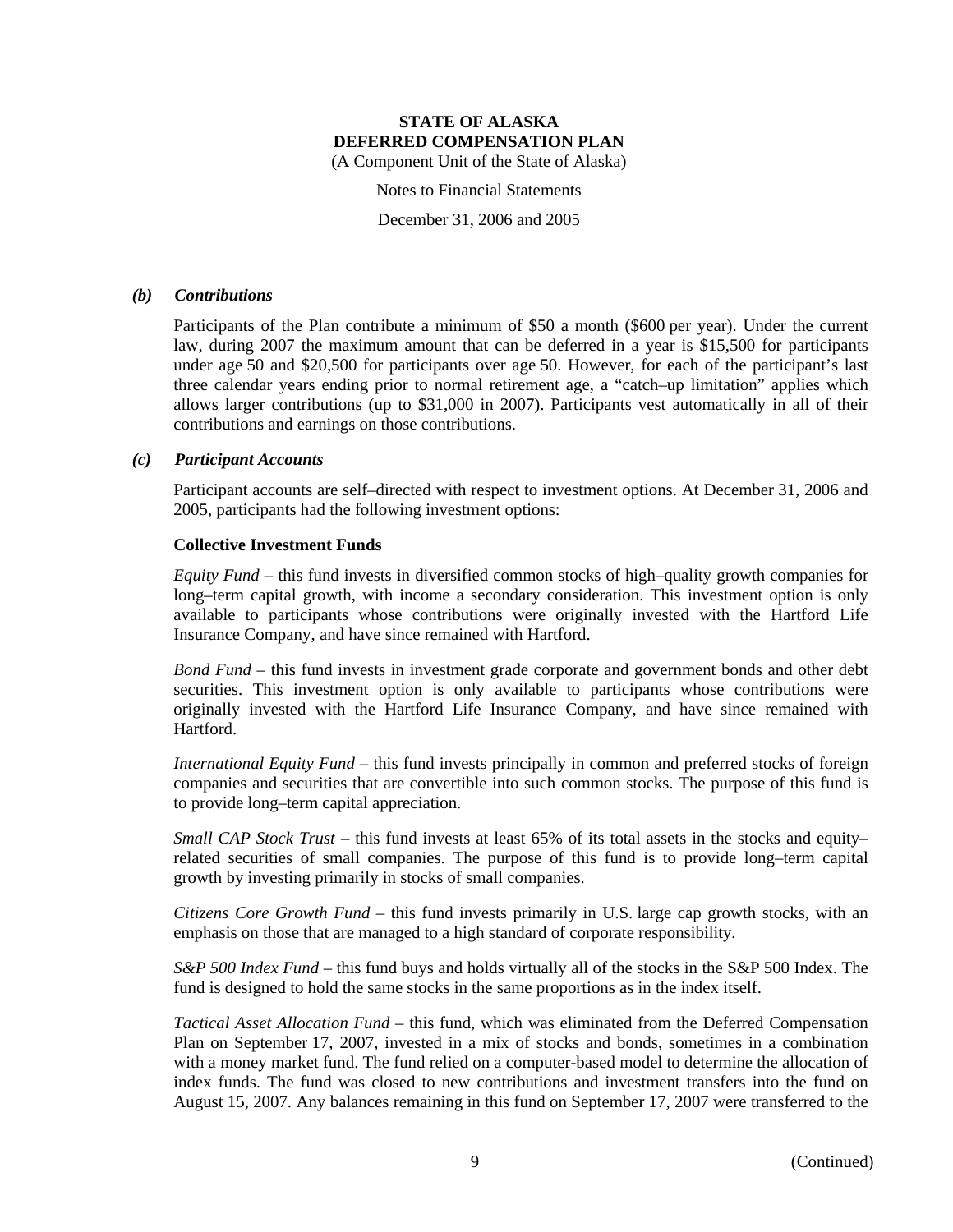Notes to Financial Statements

December 31, 2006 and 2005

Alaska Long-Term Balanced Trust. The Alaska Long-Term Balanced Trust was added to the Deferred Compensation Plan on August 15, 2007.

*Global Balanced Fund* – this fund invests in stocks and bonds of U.S. and international companies and government bonds issued by the U.S. and other governments.

*Government/Credit Bond Fund* – this fund buys and holds representative portfolios of the securities included in the Lehman Brothers Government/Credit Bond Index. The fund seeks to closely match the Index's total rate of return.

*Intermediate Bond Fund* – this fund buys and holds representative securities included in the Lehman Brothers Intermediate Bond Index. The fund seeks to closely match the Index's total rate of return.

# **Interest Income Fund**

*Interest Income Fund* – this fund invests primarily in synthetic investment contracts, including underlying securities which support such contracts issued by U.S. and Canadian insurance companies, U.S. banks and U.S. branches of foreign banks and meet high quality and credit standards.

Each participant designates how his or her contribution is to be allocated among the investment options. Each participant's account is credited with the participant's contributions and the appreciation or depreciation in unit value for the investment funds.

A recordkeeping/administrative fee is deducted monthly from each participant's account, applied pro rata to all the funds the member participates in. This fee is for all costs incurred by the recordkeeper and by the State. The investment management fees are netted out of the funds' performance.

# *(d) Payment of Benefits*

Participants are eligible to withdraw their account balance upon termination in the form of a lump sum, one of various annuities, or a periodic payment option, unless the participant elects to defer commencement of benefits. The deferred benefit commencement date can be no later than April 1 of the year after the participant would have turned age 70–1/2. Payment of benefits to a participant commences sixty days after termination or the deferred benefit commencement date, as applicable.

Participants may request a hardship withdrawal for an unforeseeable emergency, within the definition allowed by the applicable Internal Revenue Code. Hardship withdrawals are received as lump sum distributions and must be approved by the plan administrator.

The Plan purchases annuity contracts from an insurance company. The annuity contracts are excluded from Plan assets.

#### *(e) Income Taxes*

The Plan is exempt from federal income taxes under the provisions of Section 501(a) of the Internal Revenue Code.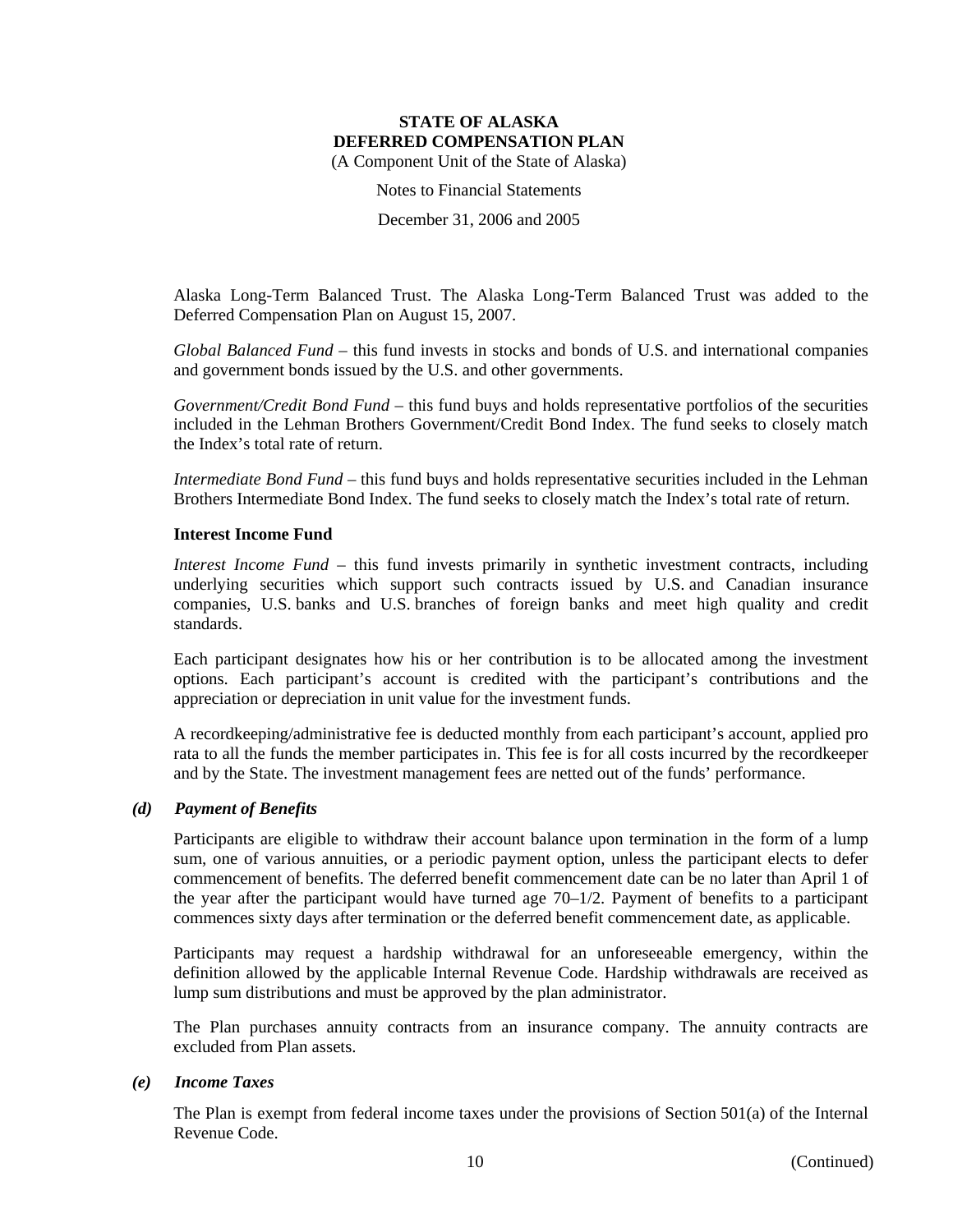(A Component Unit of the State of Alaska)

Notes to Financial Statements

December 31, 2006 and 2005

# *(f) Termination, Partial Termination, or Complete Discontinuance of Contributions*

Although the State has established the Plan with the bona fide intention and expectation that it will continue the Plan indefinitely, the State may in its sole and absolute discretion terminate the Plan in whole or in part at any time without liability whatsoever for such termination. If the Plan shall be terminated, the participants in the Plan will be deemed to have withdrawn from the Plan as of the date of such termination. Deferred compensation shall thereupon cease. Upon Plan termination, each participant or beneficiary shall be given the opportunity to elect a benefit commencement date and form of payment.

# **(2) Summary of Significant Accounting Policies**

# *(a) Accounting Basis*

The Plan utilizes the economic resources measurement focus and the accrual method of accounting. In preparing the financial statements, the plan administrator is required to make estimates that affect the reported amounts of assets and liabilities and disclosures of contingent assets and liabilities as of the date of the financial statements, and additions and deductions for the reporting period. Actual results could differ from those estimates.

# *(b) Valuation of Collective Investment Funds*

The Plan's investments in Collective Investment Funds (note 3), held in trust, are stated at fair value based on the unit value as reported by the trustees multiplied by the number of units held by the Plan. The unit value is determined by the trustees based on the fair value of the underlying assets. Purchases and sales of securities are recorded on a trade–date basis.

#### *(c) Valuation of Synthetic Investment Contracts*

The Plan's investments in fully benefit responsive synthetic investment contracts (note 5) are stated at fair value as they are affected by the market factors and credit standing.

# *(d) Contributions Receivable*

Contributions applicable to wages earned through the Plan's year–end are accrued. These contributions are considered fully collectible and, accordingly, no allowance for doubtful accounts is considered necessary.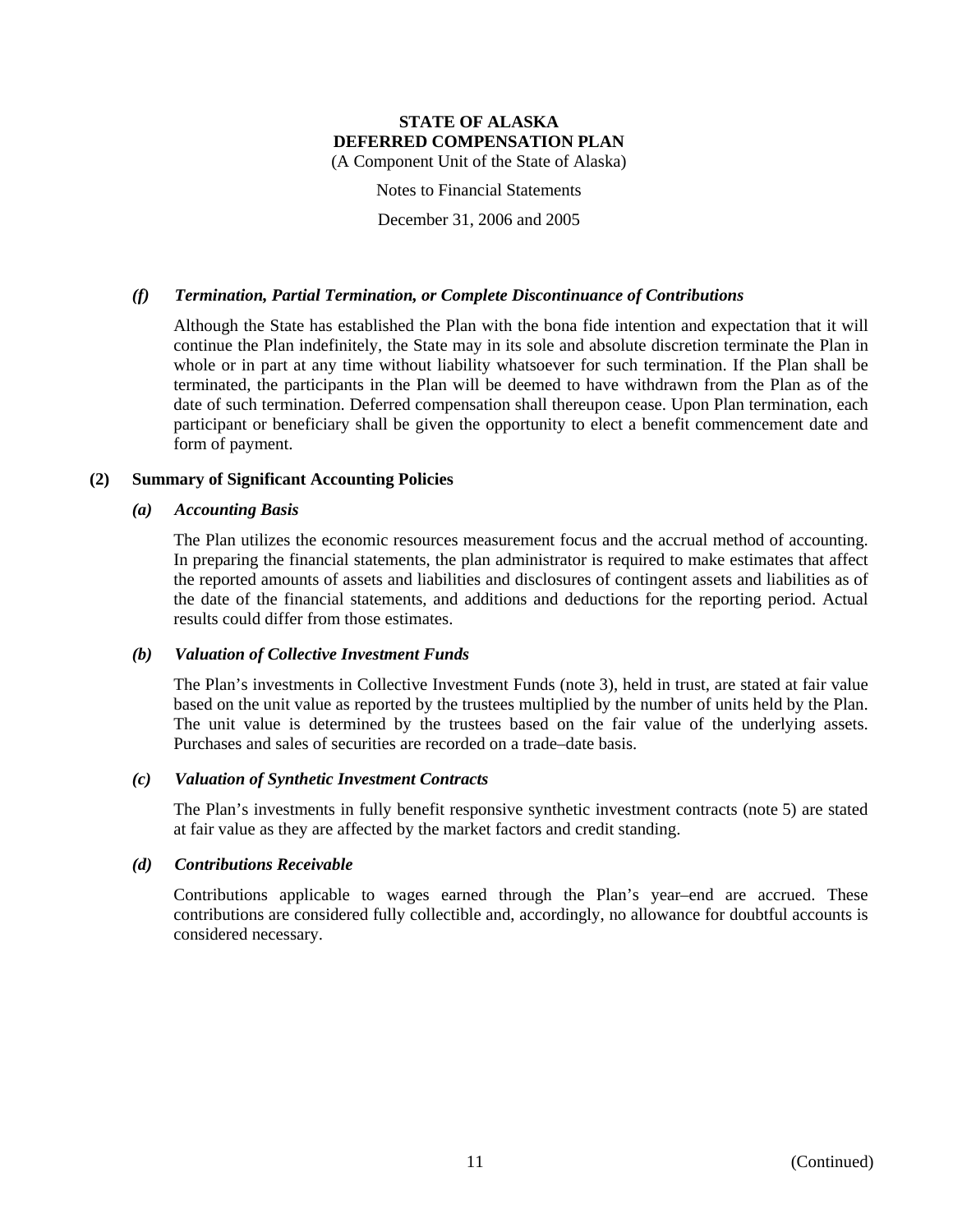Notes to Financial Statements

December 31, 2006 and 2005

# **(3) Collective Investment Funds**

The Plan's investments at December 31 include the following collective investment funds:

|                                       | <b>Units owned</b> | Unit value  | <b>Balance</b> |
|---------------------------------------|--------------------|-------------|----------------|
|                                       |                    |             | (In thousands) |
| 2006:                                 |                    |             |                |
| Equity funds:                         |                    |             |                |
| <b>International Equity Fund</b>      | 2,711,697          | 24.46<br>-S | 66,328*        |
| <b>Small CAP Stock Trust</b>          | 1,462,287          | 42.82       | $62,615*$      |
| $S & P 500$ Index Fund                | 3,257,113          | 44.01       | 143,346*       |
| <b>Citizens Core Growth Fund</b>      | 297,805            | 17.48       | 5,206          |
| Equity Fund, actively managed         | 120,542            | 18.19       | 2,192          |
|                                       |                    |             | 279,687        |
| Bond and debt securities funds:       |                    |             |                |
| Government/Credit Bond Fund           | 1,099,815          | 23.413      | 25,750         |
| Intermediate Bond Fund                | 531,609            | 19.695      | 10,470         |
| Bond Fund, actively managed           | 17,061             | 7.521       | 128            |
|                                       |                    |             | 36,348         |
| Bond and equity funds:                |                    |             |                |
| <b>Tactical Asset Allocation Fund</b> | 2,423,444          | 12.08       | 29,275*        |
| <b>Global Balanced Fund</b>           | 1,341,974          | 33.12       | 44,446*        |
|                                       |                    |             | 73,721         |
| Money market fund -                   |                    |             |                |
| nonparticipant directed               | 30,607             | 15.767      | 483            |
| Total collective                      |                    |             |                |
| investment funds                      |                    | \$          | 390,239        |
|                                       |                    |             |                |

\* Represents five percent or greater of plan assets at December 31.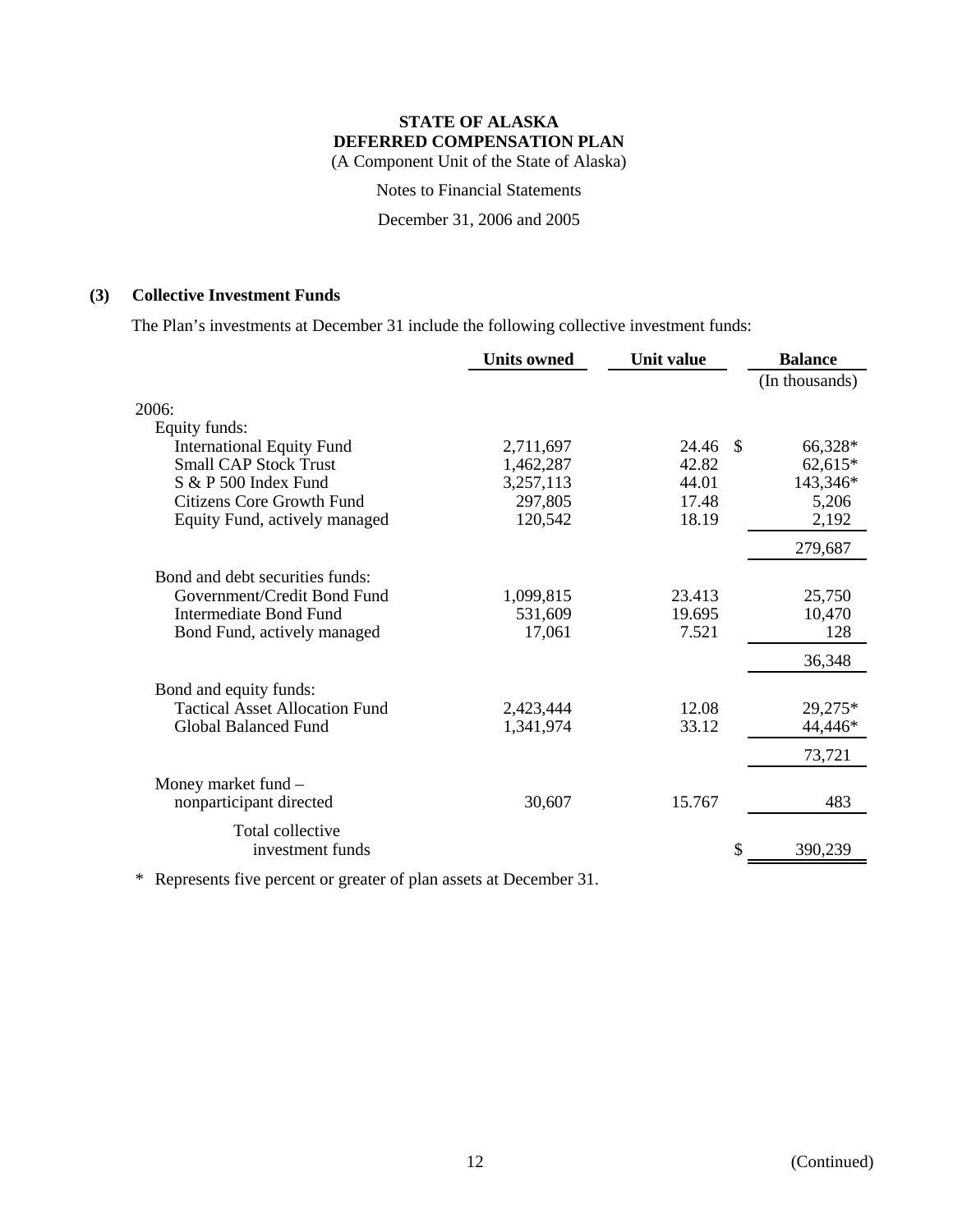(A Component Unit of the State of Alaska)

Notes to Financial Statements

December 31, 2006 and 2005

|                                       | <b>Units owned</b> | <b>Unit value</b> | <b>Balance</b> |
|---------------------------------------|--------------------|-------------------|----------------|
|                                       |                    |                   | (In thousands) |
| 2005:                                 |                    |                   |                |
| Equity funds:                         |                    |                   |                |
| <b>International Equity Fund</b>      | 1,986,580          | 21.47<br>-\$      | 42,652*        |
| <b>Small CAP Stock Trust</b>          | 1,608,186          | 37.98             | 61,079*        |
| S & P 500 Index Fund                  | 3,512,265          | 37.98             | 133,396*       |
| <b>Citizens Core Growth Fund</b>      | 385,285            | 17.82             | 6,866          |
| Equity Fund, actively managed         | 121,891            | 15.99             | 1,949          |
|                                       |                    |                   | 245,942        |
| Bond and debt securities funds:       |                    |                   |                |
| Government/Credit Bond Fund           | 1,132,527          | 22.55             | 25,537*        |
| <b>Intermediate Bond Fund</b>         | 484,431            | 18.98             | 9,193          |
| Bond Fund, actively managed           | 17,317             | 7.25              | 126            |
|                                       |                    |                   | 34,856         |
| Bond and equity funds:                |                    |                   |                |
| <b>Tactical Asset Allocation Fund</b> | 2,582,484          | 10.99             | 28,381*        |
| <b>Global Balanced Fund</b>           | 1,241,922          | 29.76             | 36,959*        |
|                                       |                    |                   | 65,340         |
| Money market fund -                   |                    |                   |                |
| nonparticipant directed               | 30,224             | 15.08             | 456            |
| Total collective                      |                    |                   |                |
| investment funds                      |                    |                   | 346,594        |
|                                       |                    |                   |                |

\* Represents five percent or greater of plan assets at December 31.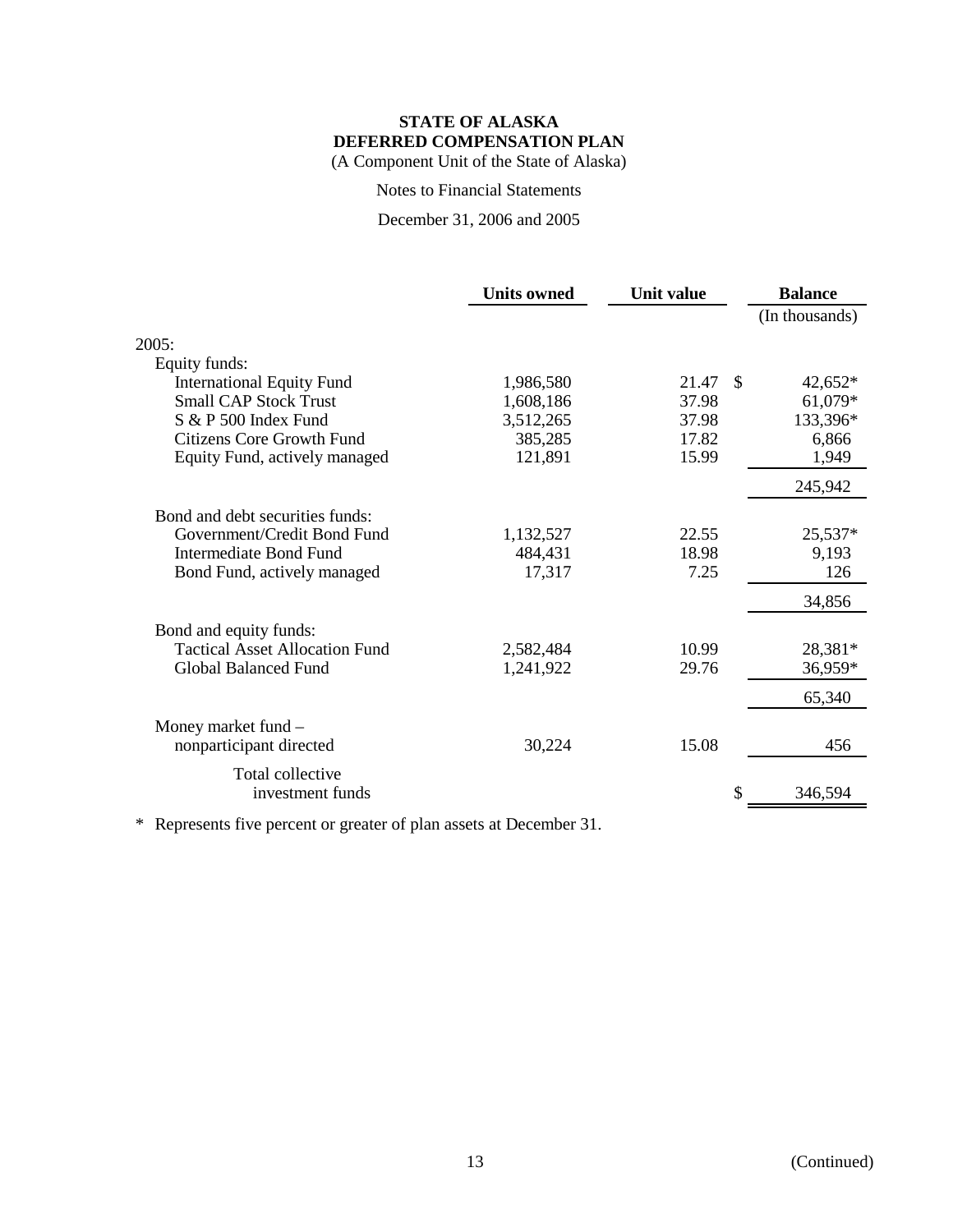(A Component Unit of the State of Alaska)

Notes to Financial Statements

December 31, 2006 and 2005

#### **(4) Changes in Fiduciary Net Assets**

During the years ended December 31, 2006 and 2005 the following changes in fiduciary net assets by fund took place (in thousands):

|                                                                                                                                                             |              | <b>Participant directed</b> |                     |                                                      |                                                  |                                               |                                            |  |
|-------------------------------------------------------------------------------------------------------------------------------------------------------------|--------------|-----------------------------|---------------------|------------------------------------------------------|--------------------------------------------------|-----------------------------------------------|--------------------------------------------|--|
|                                                                                                                                                             |              | <b>Equity</b><br>Fund       | <b>Bond</b><br>Fund | <b>International</b><br><b>Equity</b><br><b>Fund</b> | <b>Small</b><br><b>CAP</b><br><b>Stock Trust</b> | <b>Citizens</b><br><b>Core Growth</b><br>Fund | <b>S&amp;P 500</b><br><b>Index</b><br>Fund |  |
| 2006:                                                                                                                                                       |              |                             |                     |                                                      |                                                  |                                               |                                            |  |
| Additions:<br>Participant contributions                                                                                                                     | $\mathbb{S}$ |                             |                     | 4,809                                                | 4,558                                            | 1,045                                         | 9,535                                      |  |
| Investment income:<br>Net appreciation in fair<br>value of investments<br>Interest income                                                                   |              | 266                         | 4                   | 12,184                                               | 7,436                                            | (73)                                          | 20,035                                     |  |
| Net investment income                                                                                                                                       |              | 266                         | $\overline{4}$      | 12,184                                               | 7,436                                            | (73)                                          | 20,035                                     |  |
| Total additions                                                                                                                                             |              | 266                         | $\overline{4}$      | 16,993                                               | 11,994                                           | 972                                           | 29,570                                     |  |
| Deductions:<br>Benefits paid to participants<br>and purchases of<br>annuity contracts<br>Administrative expenses:<br>Actual fees paid<br>Fees deducted from |              |                             |                     | 2,996                                                | 4,733                                            | 440                                           | 9,313                                      |  |
| participant accounts                                                                                                                                        |              |                             |                     | 80                                                   | 95                                               | 9                                             | 202                                        |  |
| <b>Total deductions</b>                                                                                                                                     |              |                             |                     | 3,076                                                | 4,828                                            | 449                                           | 9,515                                      |  |
| Net increase<br>(decrease) prior to<br>interfund transfers<br>Interfund transfers                                                                           |              | 266                         | 4                   | 13,917                                               | 7,166                                            | 523                                           | 20,055                                     |  |
|                                                                                                                                                             |              | (23)                        | (2)                 | 9,759                                                | (5,630)                                          | (2,183)                                       | (10, 105)                                  |  |
| Net increase (decrease)<br>in net assets held in<br>trust for individuals,<br>organizations, and<br>other governments                                       |              | 243                         | 2                   | 23,676                                               | 1,536                                            | (1,660)                                       | 9,950                                      |  |
| Net assets, beginning of year                                                                                                                               |              | 1,949                       | 126                 | 42,652                                               | 61,079                                           | 6,866                                         | 133,396                                    |  |
| Net assets, end of year                                                                                                                                     | \$           | 2,192                       | 128                 | 66,328                                               | 62.615                                           | 5,206                                         | 143,346                                    |  |
|                                                                                                                                                             |              |                             |                     |                                                      |                                                  |                                               |                                            |  |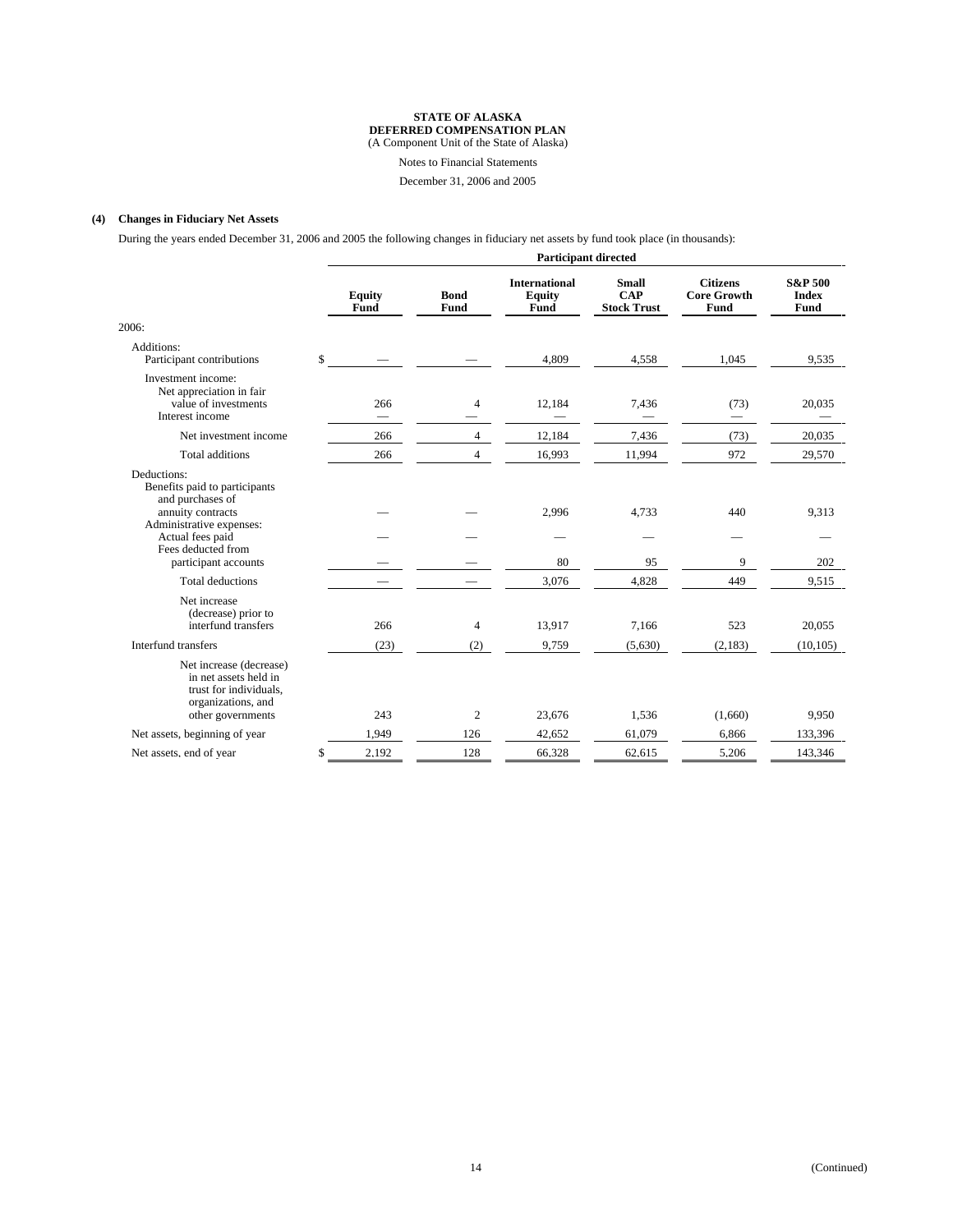|                                                       | <b>Participant directed</b>              |                                                     |                                            |                                          | Nonparticipant directed        |                                            |                              |
|-------------------------------------------------------|------------------------------------------|-----------------------------------------------------|--------------------------------------------|------------------------------------------|--------------------------------|--------------------------------------------|------------------------------|
| <b>Tactical</b><br>Asset<br><b>Allocation</b><br>Fund | <b>Global</b><br><b>Balanced</b><br>Fund | Government/<br><b>Credit</b><br><b>Bond</b><br>Fund | <b>Intermediate</b><br><b>Bond</b><br>Fund | <b>Interest</b><br><b>Income</b><br>Fund | <b>Money</b><br>Market<br>Fund | Participant<br>contributions<br>receivable | <b>Total</b>                 |
| 2,610                                                 | 4,161                                    | 1,867                                               | 821                                        | 6,288                                    |                                | $70\,$                                     | 35,764                       |
| 2,641                                                 | 4,292                                    | 926                                                 | 365                                        | (862)<br>5,661                           | 26                             |                                            | 47,214<br>5,687              |
| 2,641                                                 | 4,292                                    | 926                                                 | 365                                        | 4,799                                    | 26                             |                                            | 52,901                       |
| 5,251                                                 | 8,453                                    | 2,793                                               | 1,186                                      | 11,087                                   | 26                             | $70\,$                                     | 88,665                       |
| 1,877                                                 | 3,313                                    | 1,953                                               | 769                                        | 15,158                                   | 737                            |                                            | 40,552<br>737                |
| 42                                                    | 61                                       | 38                                                  | 14                                         | 197                                      | (738)                          |                                            |                              |
| 1,919<br>3,332<br>(2, 438)                            | 3,374<br>5,079<br>2,408                  | 1,991<br>802<br>(589)                               | 783<br>403<br>874                          | 15,355<br>(4,268)<br>7,929               | (1)<br>27                      | 70                                         | 41,289<br>47,376             |
| 894<br>28,381<br>29,275                               | 7,487<br>36,959<br>44,446                | 213<br>25,537<br>25,750                             | 1,277<br>9,193<br>10,470                   | 3,661<br>128,472<br>132,133              | 27<br>456<br>483               | 70<br>1,880<br>1,950                       | 47,376<br>476,946<br>524,322 |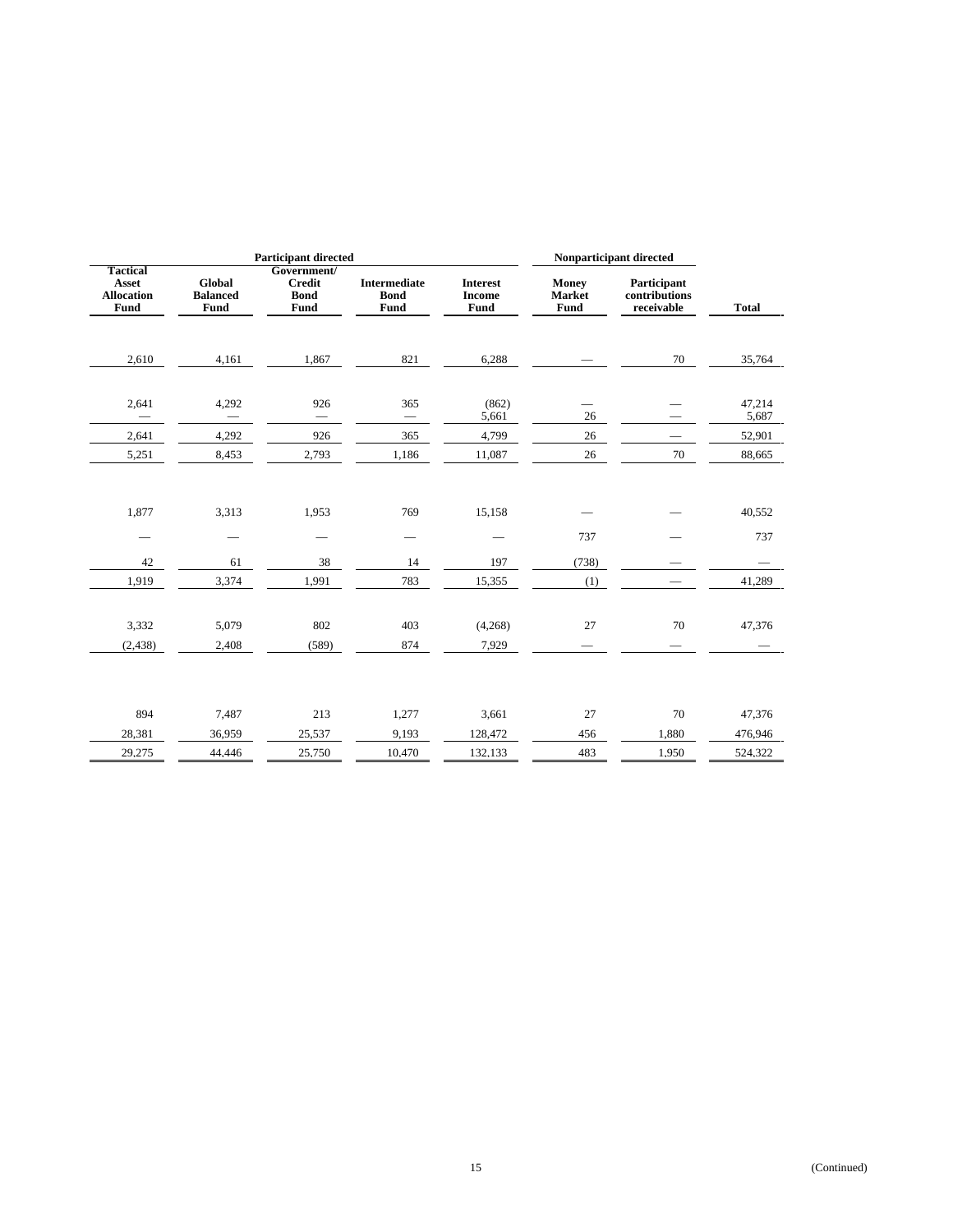(A Component Unit of the State of Alaska)

Notes to Financial Statements

December 31, 2006 and 2005

|                                                                                                                                                             | <b>Participant directed</b> |                     |                                                      |                                                  |                                               |                                            |  |
|-------------------------------------------------------------------------------------------------------------------------------------------------------------|-----------------------------|---------------------|------------------------------------------------------|--------------------------------------------------|-----------------------------------------------|--------------------------------------------|--|
|                                                                                                                                                             | <b>Equity</b><br>Fund       | <b>Bond</b><br>Fund | <b>International</b><br><b>Equity</b><br><b>Fund</b> | <b>Small</b><br><b>CAP</b><br><b>Stock Trust</b> | <b>Citizens</b><br><b>Core Growth</b><br>Fund | <b>S&amp;P 500</b><br><b>Index</b><br>Fund |  |
| 2005:                                                                                                                                                       |                             |                     |                                                      |                                                  |                                               |                                            |  |
| Additions:<br>Participant contributions                                                                                                                     | \$                          |                     | 3,496                                                | 3,957                                            | 852                                           | 9,877                                      |  |
| Investment income:<br>Net appreciation in fair<br>value of investments<br>Interest income                                                                   | 158                         | 2                   | 3,747                                                | 4,840                                            | 494                                           | 6,435                                      |  |
| Net investment income                                                                                                                                       | 158                         | $\overline{c}$      | 3,747                                                | 4,840                                            | 494                                           | 6,435                                      |  |
| <b>Total additions</b>                                                                                                                                      | 158                         | $\overline{2}$      | 7,243                                                | 8,797                                            | 1,346                                         | 16,312                                     |  |
| Deductions:<br>Benefits paid to participants<br>and purchases of<br>annuity contracts<br>Administrative expenses:<br>Actual fees paid<br>Fees deducted from |                             |                     | 1,748                                                | 2,751                                            | 260                                           | 8,638                                      |  |
| participant accounts                                                                                                                                        |                             |                     | 54                                                   | 84                                               | 7                                             | 197                                        |  |
| Total deductions                                                                                                                                            |                             |                     | 1,802                                                | 2,835                                            | 267                                           | 8,835                                      |  |
| Net increase<br>(decrease) prior to<br>interfund transfers                                                                                                  | 158                         | $\overline{2}$      | 5,441                                                | 5,962                                            | 1,079                                         | 7,477                                      |  |
| Interfund transfers                                                                                                                                         | (37)                        | (19)                | 2,144                                                | (2,194)                                          | 2,551                                         | (9,379)                                    |  |
| Net increase (decrease)<br>in net assets held in<br>trust for individuals,<br>organizations, and<br>other governments                                       | 121                         | (17)                | 7,585                                                | 3,768                                            | 3,630                                         | (1,902)                                    |  |
| Net assets, beginning of year                                                                                                                               | 1,828                       | 143                 | 35,067                                               | 57,311                                           | 3,236                                         | 135,298                                    |  |
| Net assets, end of year                                                                                                                                     | \$<br>1,949                 | 126                 | 42,652                                               | 61,079                                           | 6,866                                         | 133,396                                    |  |
|                                                                                                                                                             |                             |                     |                                                      |                                                  |                                               |                                            |  |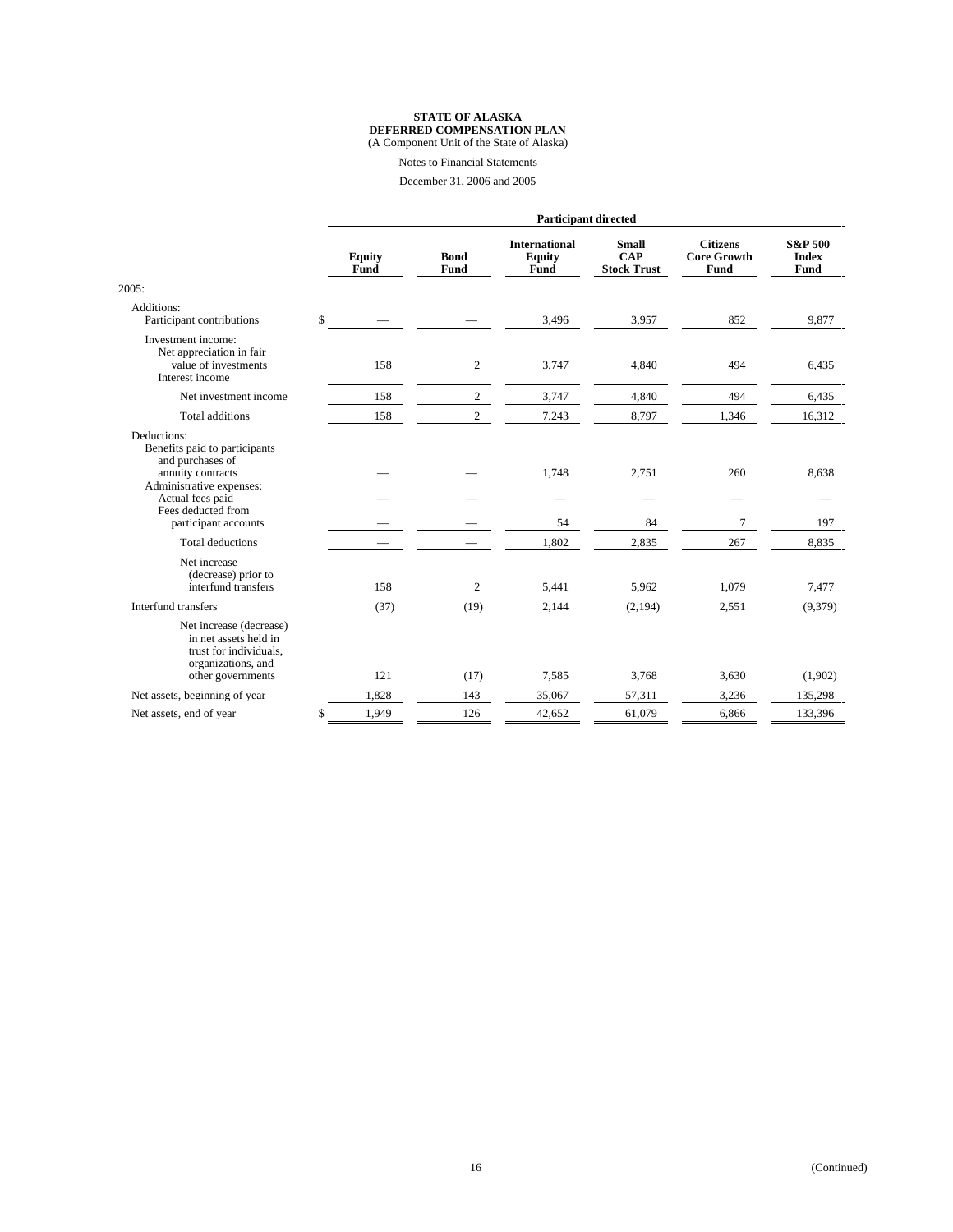|                                                       | <b>Participant directed</b>       |                                                     |                                                   |                                          | Nonparticipant directed        |                                            |                   |
|-------------------------------------------------------|-----------------------------------|-----------------------------------------------------|---------------------------------------------------|------------------------------------------|--------------------------------|--------------------------------------------|-------------------|
| <b>Tactical</b><br>Asset<br><b>Allocation</b><br>Fund | Global<br><b>Balanced</b><br>Fund | Government/<br><b>Credit</b><br><b>Bond</b><br>Fund | <b>Intermediate</b><br><b>Bond</b><br><b>Fund</b> | <b>Interest</b><br><b>Income</b><br>Fund | <b>Money</b><br>Market<br>Fund | Participant<br>contributions<br>receivable | <b>Total</b>      |
| 2,727                                                 | 3,521                             | 2,350                                               | 813                                               | 6,450                                    |                                | 206                                        | 34,249            |
| 1,639                                                 | 2,492                             | 585                                                 | 156                                               | 5,152                                    | 15                             |                                            | 20,548<br>5,167   |
| 1,639                                                 | 2,492                             | 585                                                 | 156                                               | 5,152                                    | 15                             |                                            | 25,715            |
| 4,366                                                 | 6,013                             | 2,935                                               | 969                                               | 11,602                                   | 15                             | 206                                        | 59,964            |
| 2,142                                                 | 2,007                             | 2,673<br>$\overline{\phantom{0}}$                   | 1,025                                             | 15,337                                   | 706                            |                                            | 36,581<br>706     |
| 39                                                    | 49                                | 40                                                  | 14                                                | 194                                      | (678)                          |                                            |                   |
| 2,181                                                 | 2,056                             | 2,713                                               | 1,039                                             | 15,531                                   | 28                             |                                            | 37,287            |
| 2,185<br>1,822                                        | 3,957<br>1,961                    | 222<br>(1,480)                                      | (70)<br>(719)                                     | (3,929)<br>5,350                         | (13)                           | 206                                        | 22,677            |
| 4,007<br>24,374                                       | 5,918<br>31,041                   | (1,258)<br>26,795                                   | (789)<br>9,982                                    | 1,421<br>127,051                         | (13)<br>469                    | 206<br>1,674                               | 22,677<br>454,269 |
| 28,381                                                | 36,959                            | 25,537                                              | 9,193                                             | 128,472                                  | 456                            | 1,880                                      | 476,946           |
|                                                       |                                   |                                                     |                                                   |                                          |                                |                                            |                   |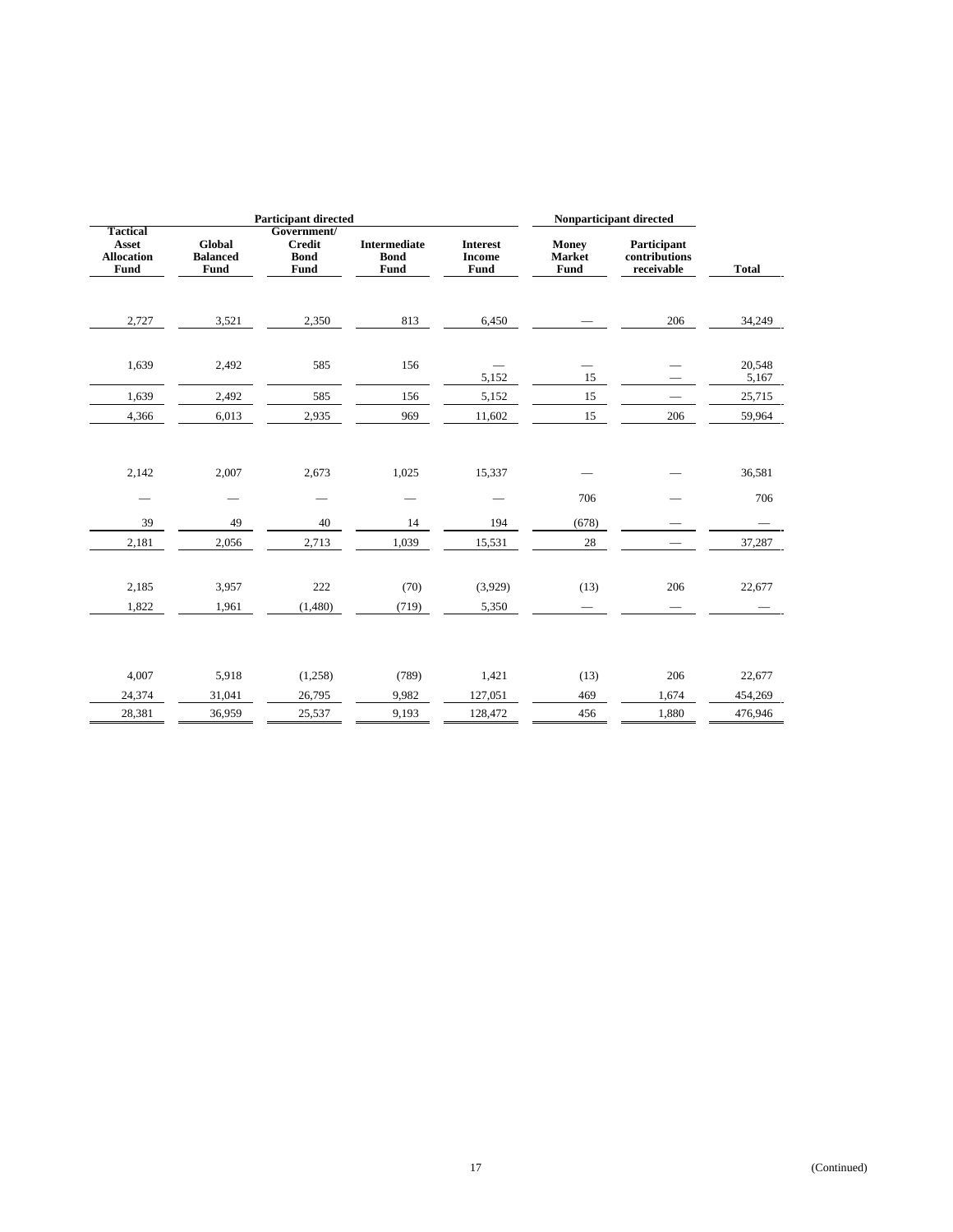(A Component Unit of the State of Alaska)

Notes to Financial Statements

December 31, 2006 and 2005

# **(5) Synthetic Investment Contracts**

Accounts and terms of synthetic investment contracts in effect at December 31 are as follows:

# *(a) IXIS Financial Products Inc.*

In 1999, the Plan's investment manager entered into an investment contract, on behalf of the Plan, with IXIS Financial Products Inc. This financial institution provides a wrap contract that covers a separately managed structured payout synthetic investment portfolio. The account is credited with earnings and investment deposits, less administrative expenses charged by the financial institution and investment withdrawals. The contract is included in the Plan's financial statements at contract value. It is fully benefit responsive. There are no reserves against contract value for the credit risk of the contract issuer or otherwise. The contract value of the investment contract at December 31, 2005 and December 31, 2006 was \$19,907 and \$18,097, respectively as reported by IXIS Financial Products Inc, and the market value of the portfolio at December 31, 2005 and December 31, 2006 was \$19,541 and \$17,787 respectively. The average crediting rates for 2005 and 2006 were approximately four percent. The crediting interest rates are based on the approximate rate of interest that will amortize differences between book and market value over the portfolio's average duration. As of December 31, 2006 the last maturity payment date was September 20, 2011.

# *(b) Union Bank Switzerland*

In 2000, the Plan's investment manager entered into an investment contract, on behalf of the Plan, with Union Bank Switzerland. This financial institution provides a wrap contract that covers a separately managed constant duration synthetic investment portfolio. The account is credited with earnings and investment deposits, less administrative expenses charged by the financial institution and investment withdrawals. The contract is included in the Plan's financial statements at contract value. It is fully benefit responsive. There are no reserves against contract value for the credit risk of the contract issuer or otherwise. The contract value of the investment contract at December 31, 2005 and 2006 was \$21,784 and \$26,255, respectively as reported by Union Bank Switzerland and the market value of the portfolio at December 31, 2005 and 2006 was \$22,110 and \$26,444 respectively. The average crediting rates for 2005 and 2006 were approximately five percent. The crediting interest rates are based on the approximate rate of interest that will amortize differences between book and market value over the portfolio's average duration.

#### *(c) State Street Bank*

In 2000, the Plan's investment manager entered into an investment contract, on behalf of the Plan, with State Street Bank. This financial institution provides a wrap contract that covers a separately managed constant duration synthetic investment portfolio. The account is credited with earnings and investment deposits, less administrative expenses charged by the financial institution and investment withdrawals. The contract is included in the Plan's financial statements at contract value. It is fully benefit responsive. There are no reserves against contract value for the credit risk of the contract issuer or otherwise. The contract value of the investment contract at December 31, 2005 and December 31, 2006 was \$21,789 and \$26,260, respectively as reported by State Street Bank, and the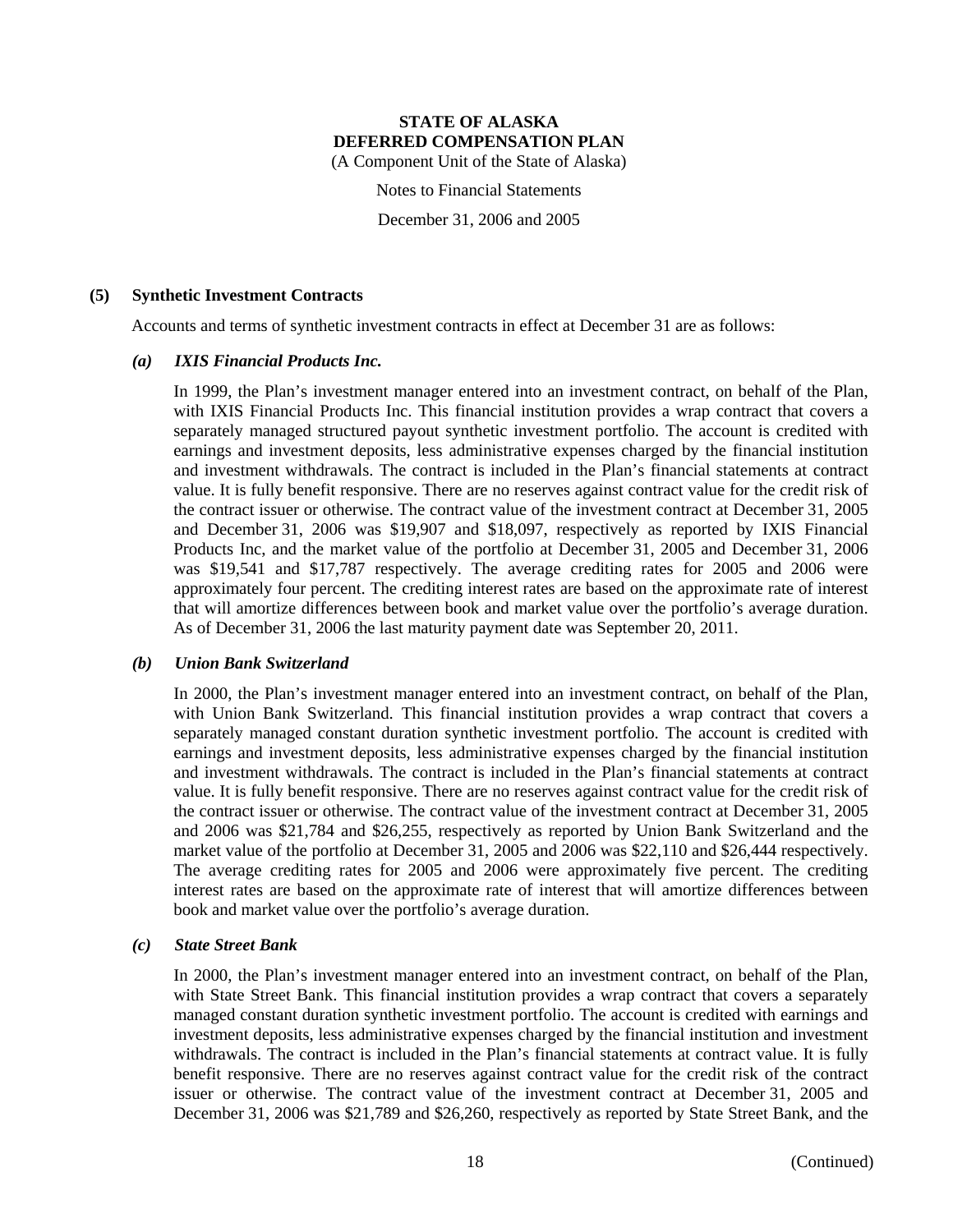Notes to Financial Statements

December 31, 2006 and 2005

market value of the portfolio at December 31, 2005 and 2006 was \$22,115 and \$26,449 respectively. The average crediting rates for 2005 and 2006 were approximately five percent. The crediting interest rates are based on the approximate rate of interest that will amortize differences between book and market value over the portfolio's average duration.

# *(d) Rabobank Nederland*

In 2003, the Plan's investment manager entered into an investment contract, on behalf of the Plan, with Rabobank Nederland. This financial institution provides a wrap contract that covers a separately managed structured payout synthetic investment portfolio. The account is credited with earnings and investment deposits, less administrative expenses charged by the financial institution and investment withdrawals. The contract is included in the Plan's financial statements at contract value. It is fully benefit responsive. There are no reserves against contract value for the credit risk of the contract issuer or otherwise. The contract value of the investment contract at December 31, 2005 and December 31, 2006 was \$19,907 and \$18,097, respectively as reported by Rabobank Nederland, and the market value of the portfolio at December 31, 2005 and December 31, 2006 was \$19,541 and \$17,787 respectively. The average yield and crediting interest rates for 2005 and 2006 were approximately four percent. The crediting interest rate is based on the approximate rate of interest that will amortize differences between book and market value over the portfolio's average duration. As of December 31, 2006 the last scheduled maturity payment date was September 20, 2011.

### *(e) Bank of America*

In 2003, the Plan's investment manager entered into an investment contract, on behalf of the Plan, with Bank of America. This financial institution provides a wrap contract that covers a separately managed structured payout synthetic investment portfolio. The account is credited with earnings and investment deposits, less administrative expenses charged by the financial institution and investment withdrawals. The contract is included in the Plan's financial statements at contract value. It is fully benefit responsive. There are no reserves against contract value for the credit risk of the contract issuer or otherwise. The contract value of the investment contract at December 31, 2005 and 2006 was \$19,907 and \$18,097, respectively as reported by Bank of America, and the market value of the portfolio at December 31, 2005 and 2006 was \$19,541 and \$17,787 respectively. The average yield and crediting interest rates for 2005 and 2006 were approximately four percent. The crediting interest rate is based on the approximate rate of interest that will amortize differences between book and market value over the portfolio's average duration. As of December 31, 2006 the last scheduled maturity payment date was September 20, 2011.

# *(f) Pacific Life Insurance Co.*

In 2004, the Plan's investment manager entered into an investment contract, on behalf of the Plan, with Pacific Life Insurance Co. This financial institution provides a wrap contract that covers a separately managed structured payout synthetic investment portfolio. The account is credited with earnings and investment deposits, less administrative expenses charged by the financial institution and investment withdrawals. The contract is included in the Plan's financial statements at contract value. It is fully benefit responsive. There are no reserves against contract value for the credit risk of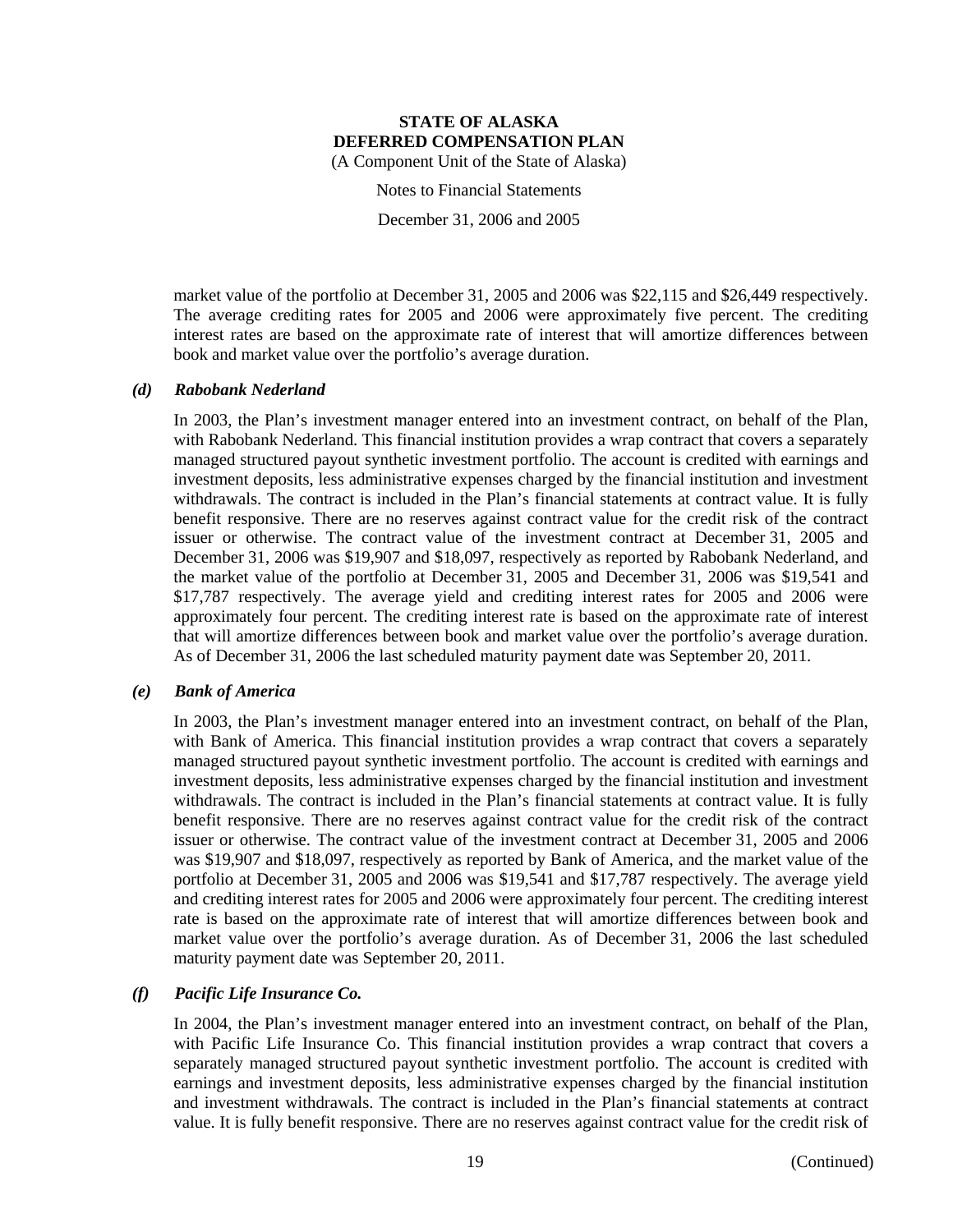Notes to Financial Statements

December 31, 2006 and 2005

the contract issuer or otherwise. The contract value of the investment contract at December 31, 2005 and December 31, 2006 was \$19,910 and \$18,100, respectively as reported by Pacific Life Insurance Co, and the market value of the portfolio at December 31, 2005 and December 31, 2006 was \$19,544 and \$17,790 respectively. The average crediting rate for 2005 and 2006 was approximately four percent. The crediting interest rates are based on the approximate rate of interest that will amortize differences between book and market value over the portfolio's average duration. As of December 31, 2006 the last maturity payment date was September 20, 2011.

# **(6) Deposit and Investment Risk**

#### *(a) Interest Rate Risk*

Interest rate risk is the risk that changes in interest rates will adversely affect the fair value of an investment.

# **Collective Investment and Money Market Funds**

The Alaska Retirement Management Board (Board) contracts with external investment managers who maintain collective investment funds. Managers selected to manage investments for the Plan are subject to the provisions of the collective investment funds the Board has selected. In addition, the Plan maintains a balance in a commingled money market portfolio.

The Board does not have a policy to limit interest rate risk for the Collective Investment Funds or the commingled money market portfolio. These investments with their related weighted average maturities at December 31, 2006, are as follows:

|                             | <b>Fair value</b><br>(In thousands) | Weighted<br>average<br>maturity |
|-----------------------------|-------------------------------------|---------------------------------|
| Government/Credit Bond Fund | \$<br>25,750                        | 7.58 years                      |
| Intermediate Bond Fund      | 10,470                              | 3.89 years                      |
| <b>Bond Fund</b>            | 128                                 | 4.56 years                      |
| Money Market Fund           | 483                                 | 43 days                         |

#### **Interest Income Fund**

The Board contracts with an external investment manager who is given the authority to invest in synthetic investment contracts and a Reserve (cash and cash equivalents in the Interest Income Fund). This external manager also manages the securities underlying the synthetic investment contracts.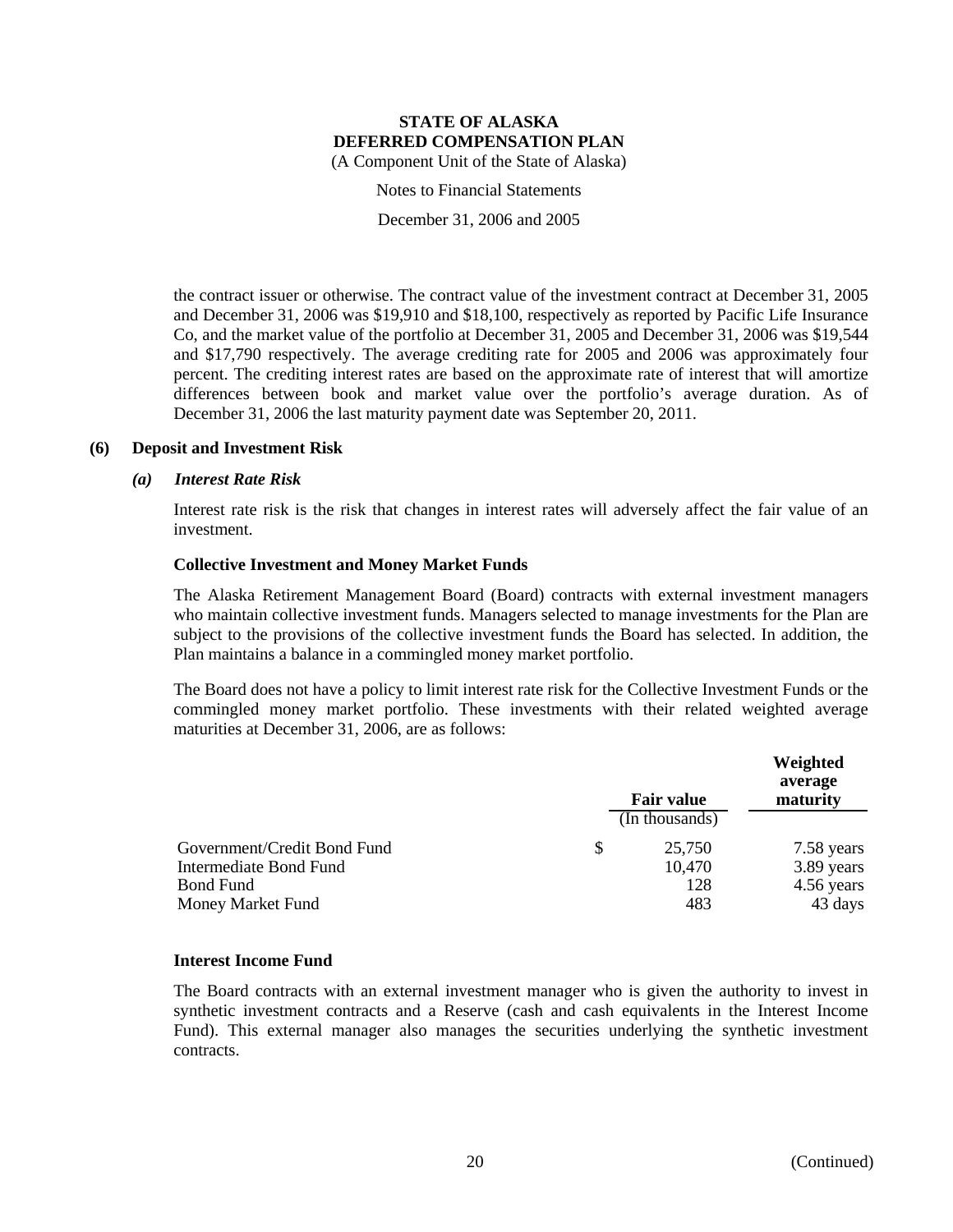Notes to Financial Statements

December 31, 2006 and 2005

Through the Board's investment policy, exposure to fair value losses arising from increasing interest rates is managed by limiting the duration on synthetic investment contracts as follows:

For constant duration synthetic investment contracts, duration cannot exceed the longer of six years or the duration of the Lehman Brothers Aggregate Bond Index plus one–half year. The aggregate duration of the constant duration synthetic investment contracts was 4.84 years at December 31, 2006. The duration of the Lehman Brother's Aggregate Bond Index was 4.46 years at December 31, 2006.

For structured payout synthetic investment contracts, duration cannot exceed seven years in the aggregate. The aggregate duration of the structured payout synthetic investment contracts was 1.91 years at December 31, 2006.

Duration is a measure of interest rate risk. In the case of the Plan's constant duration synthetic investment contracts, duration is the fair value weighted average term to maturity using all fixed income securities underlying the contracts and their related cash flows. Duration of the Plan's structured payout synthetic investment contracts is the weighted average maturity of the contract payments.

The Board does not have a policy to limit interest rate risk for the Reserve. The balance in the Reserve is invested in the custodian's Short–term Investment Fund which has a weighted average maturity of thirty-one days at December 31, 2006.

# *(b) Credit Risk*

Credit risk is the risk that an issuer or other counter party to an investment will not fulfill its obligations.

The Board does not have a policy to limit credit risk for the Plan's Collective Investment Funds and the commingled money market portfolio. These investments are not rated.

The Plan's Collective Investment Funds may lend assets or transfer securities to broker agents or other entities for collateral in the form of cash or securities and simultaneously agree to return the collateral for the same securities in the future. There is credit risk associated with the lending transactions. The risk exists that an issuer or other counter party to an investment will not fulfill its obligations and a loss results from the counterparty failure or default on a loaned security.

The Board's investment policy has the following limitations with regard to credit risk for synthetic investment contracts, investments underlying the synthetic investment contracts and the Reserve:

Synthetic Investment contract issuers must have an investment grade rating,

Supranational Agency and Foreign Government entity investments must have a minimum rating of A or equivalent,

Corporate debt securities must have a minimum rating of BBB or equivalent,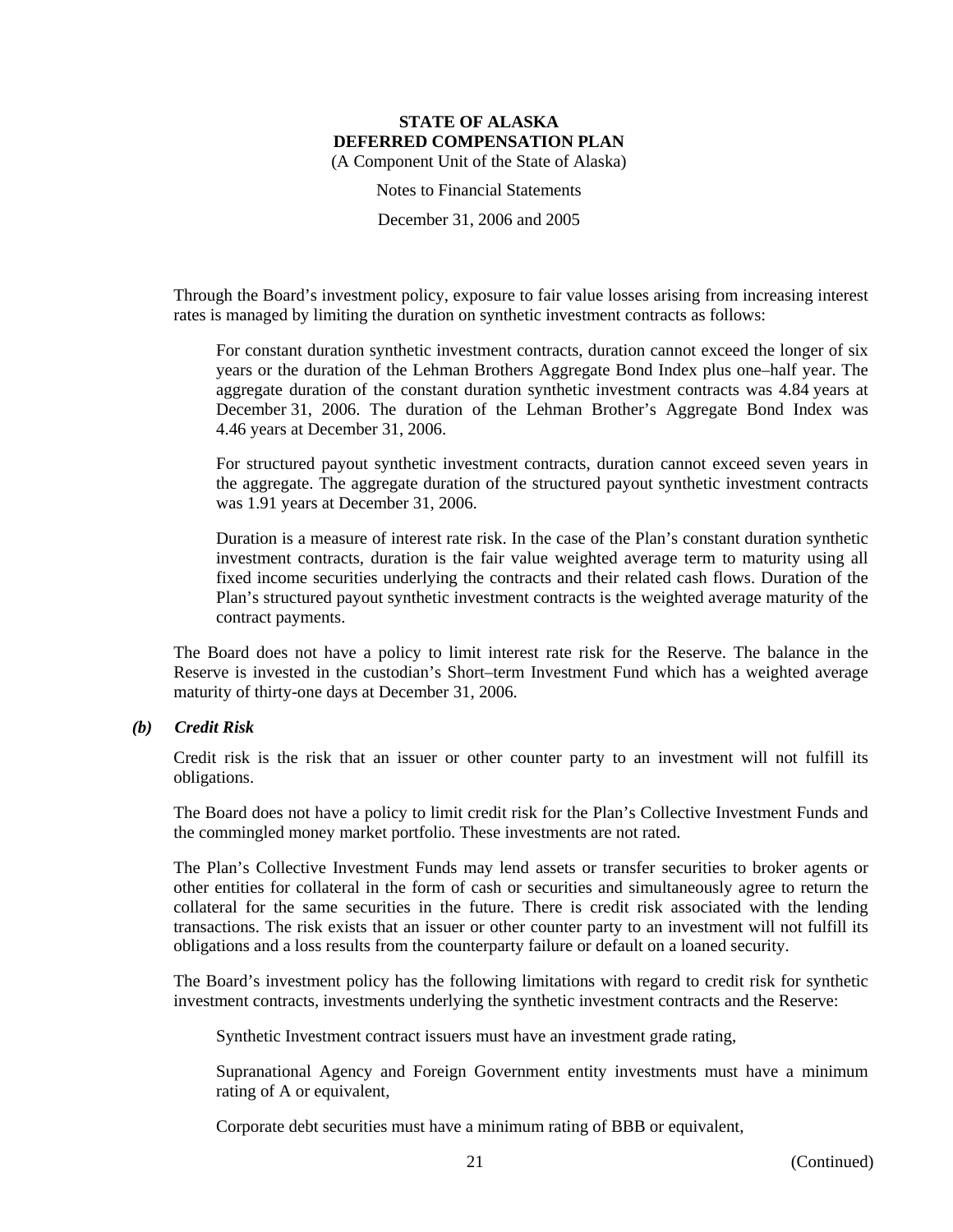Notes to Financial Statements

December 31, 2006 and 2005

Asset–backed securities must have a minimum rating of AAA or equivalent,

Mortgage–backed securities are allowed if issued by Federal National Mortgage Association, Federal Home Loan Mortgage Corporation or Government National Mortgage Association,

Sequential class or type 1 or 2 planned amortization class collateralized mortgage obligations are allowed only if securitized by Agency mortgage–backed securities listed above,

The ratings assigned to issuers of money market instruments must have the highest rating of any nationally recognized statistical rating organization. This limitation does not apply to the investment funds maintained by the custodian.

At December 31, 2006, the investments underlying the synthetic investment contracts and the Reserve consisted of securities with credit quality ratings issued by a nationally recognized statistical rating organization as follows (using the Standard and Poor's rating scale):

| <b>Synthetic investment contracts</b> | Rating     | <b>Fair value</b> |
|---------------------------------------|------------|-------------------|
|                                       |            | (In thousands)    |
| Short-Term Investment Fund            | Not rated  | \$<br>2,211       |
| U.S. Agency Securities                | AAA        | 3,712             |
| Mortgage-backed Securities            | AAA        | 3,770             |
| Mortgage-Backed Securities            | Not rated  | 32,343            |
| Corporate Bonds                       | AAA        | 1,166             |
| Corporate Bonds                       | AA         | 9,086             |
| Corporate Bonds                       | A          | 20,104            |
| Corporate Bonds                       | <b>BBB</b> | 7,588             |
| Yankee:                               |            |                   |
| Corporate Bonds                       | AA         | 861               |
| Corporate Bonds                       | AA         | 2,410             |
| Corporate Bonds                       | <b>BBB</b> | 928               |
| Government                            | AAA        | 438               |
| Government                            | AA         | 1,641             |
| Government                            | A          | 148               |
| Government                            | <b>BBB</b> | 163               |
| <b>Asset Backed Securities</b>        | AAA        | 27,928            |
| Investments with no credit exposure.  |            | 9,547             |
| Total                                 |            | \$<br>124,044     |
| Reserve – Short-Term Investment Fund  | Not rated  | \$<br>8,089       |

#### *(c) Concentration of Credit Risk*

Concentration of credit risk is the risk of loss attributed to the magnitude of a government's investment in a single issuer.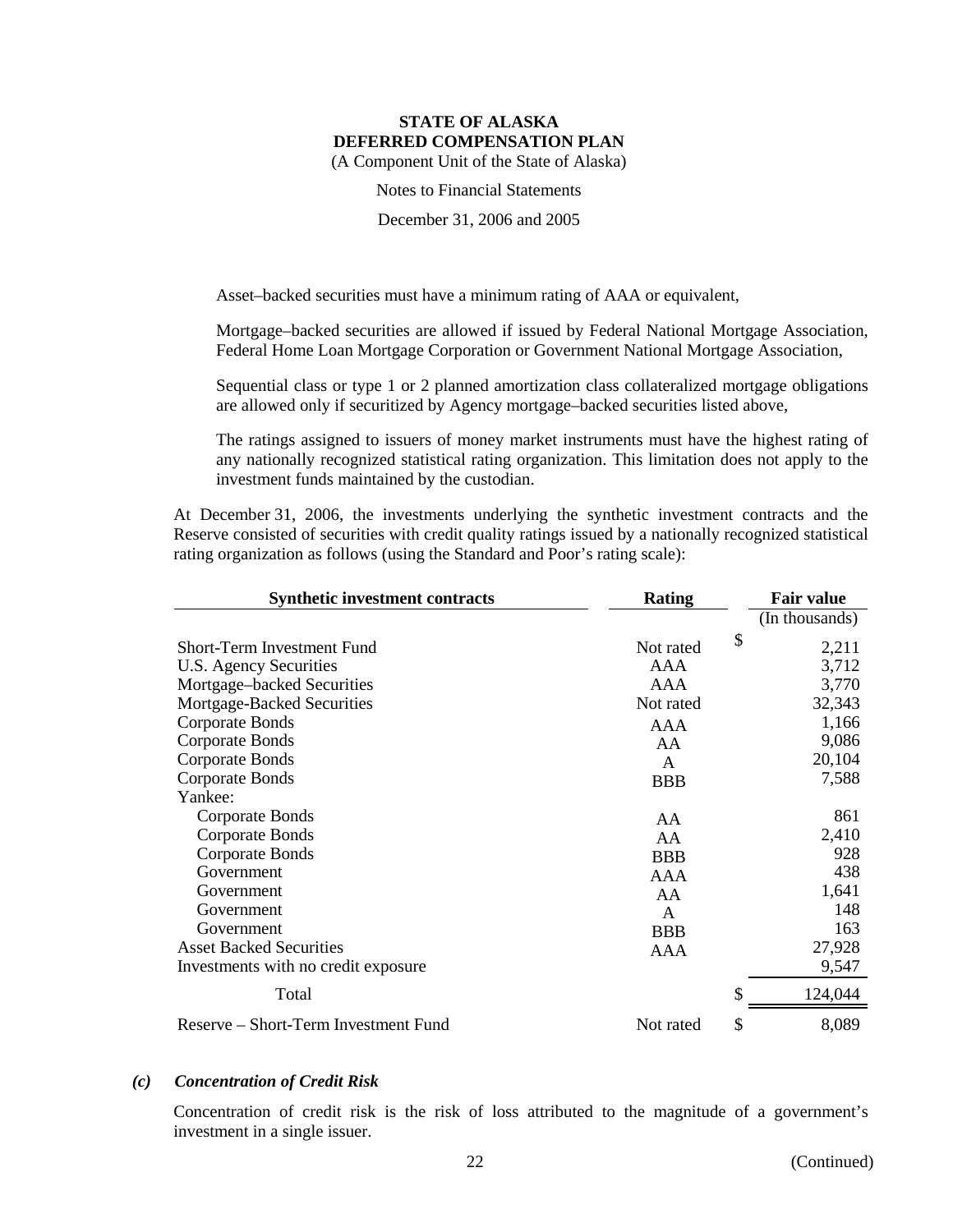Notes to Financial Statements

December 31, 2006 and 2005

The Board does not have a policy to limit concentration of credit risk in the collective investment and money market funds.

The Board's policy with regard to concentration of credit risk for synthetic investment contracts, investments underlying the synthetic investment contracts and the Reserve is as follows:

No investment will be made if, at the time of purchase, total investment in any single issuer of investment contracts would exceed 35% of the Interest Income Fund's total value.

No investment will be made if, at the time of the purchase, total investment in any single issuer or in all issuers of the securities held as supporting investments under synthetic investment contracts in the table below would exceed the respective percentages of all investments underlying the synthetic investment contracts.

| <b>Investment type</b>                         | <b>Issuer</b> | All issuers |
|------------------------------------------------|---------------|-------------|
| U.S. Treasury and Agencies                     | 100%          | 100%        |
| Mortgage-backed securities and collateralized  |               |             |
| Mortgage Obligations secured by                |               |             |
| Mortgage-backed securities limited to          |               |             |
| sequential class or PAC1 and II Collateralized |               |             |
| <b>Mortgage Obligations</b>                    | 50            | 50          |
| <b>Asset-backed Securities</b>                 | 5             | 50          |
| Domestic and Foreign Corporate Debt Securities | 5             | 50          |
| Supranational Agency and Foreign Government    |               |             |
| entity securities                              | 5             | 50          |
| Money Market Instruments - Non Gov/Agency      | 5             | 100         |
| Custodian Short-term Investment Fund           | 100           | 100         |

The maximum exposure to securities rated BBB is limited to 20% of the total value underlying synthetic investment contracts.

For the Reserve, the total investment of any single issuer of money market instruments may not exceed 5% of the total value underlying synthetic investment contracts. This limitation does not apply to the investment funds maintained by the custodian.

At December 31, 2006, the Plan had no exposure to a single issuer in excess of 5% of total invested assets.